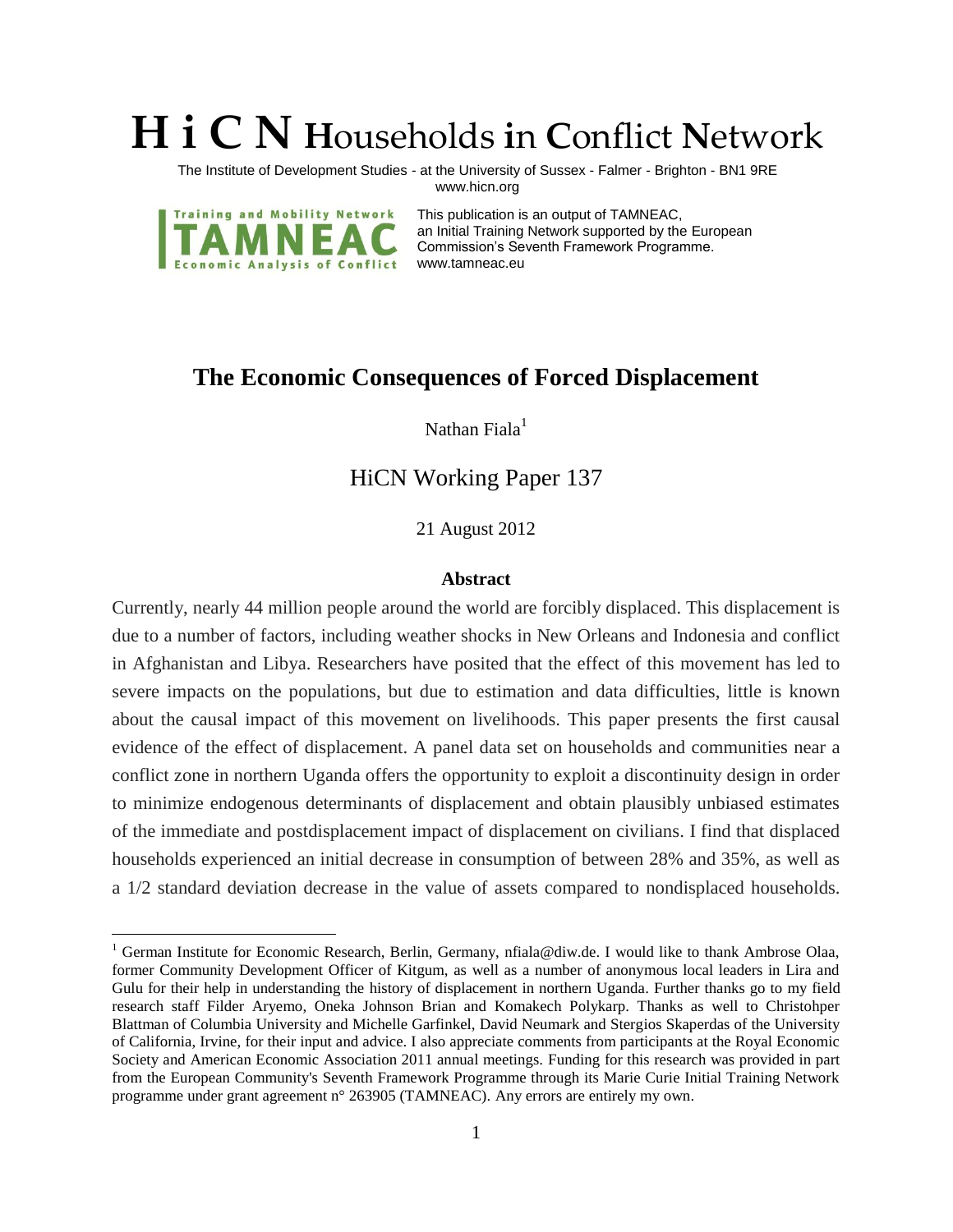Two years after households returned home, displaced households still lag behind nondisplaced households with 20% lower consumption, and a 1/5 standard deviation less assets. However, as predicted by a heterogeneous neoclassical growth model, displaced households in the top three quartiles of predisplacement assets appear to have recovered a portion of their consumption, though with significantly reduced education and wealth levels. There is no recovery for the bottom quartile households, who appear to be trapped in a lower equilibrium.

JEL classification: O15, O20, O55

Keywords: Forced displacement, Economic development, Consequences of displacement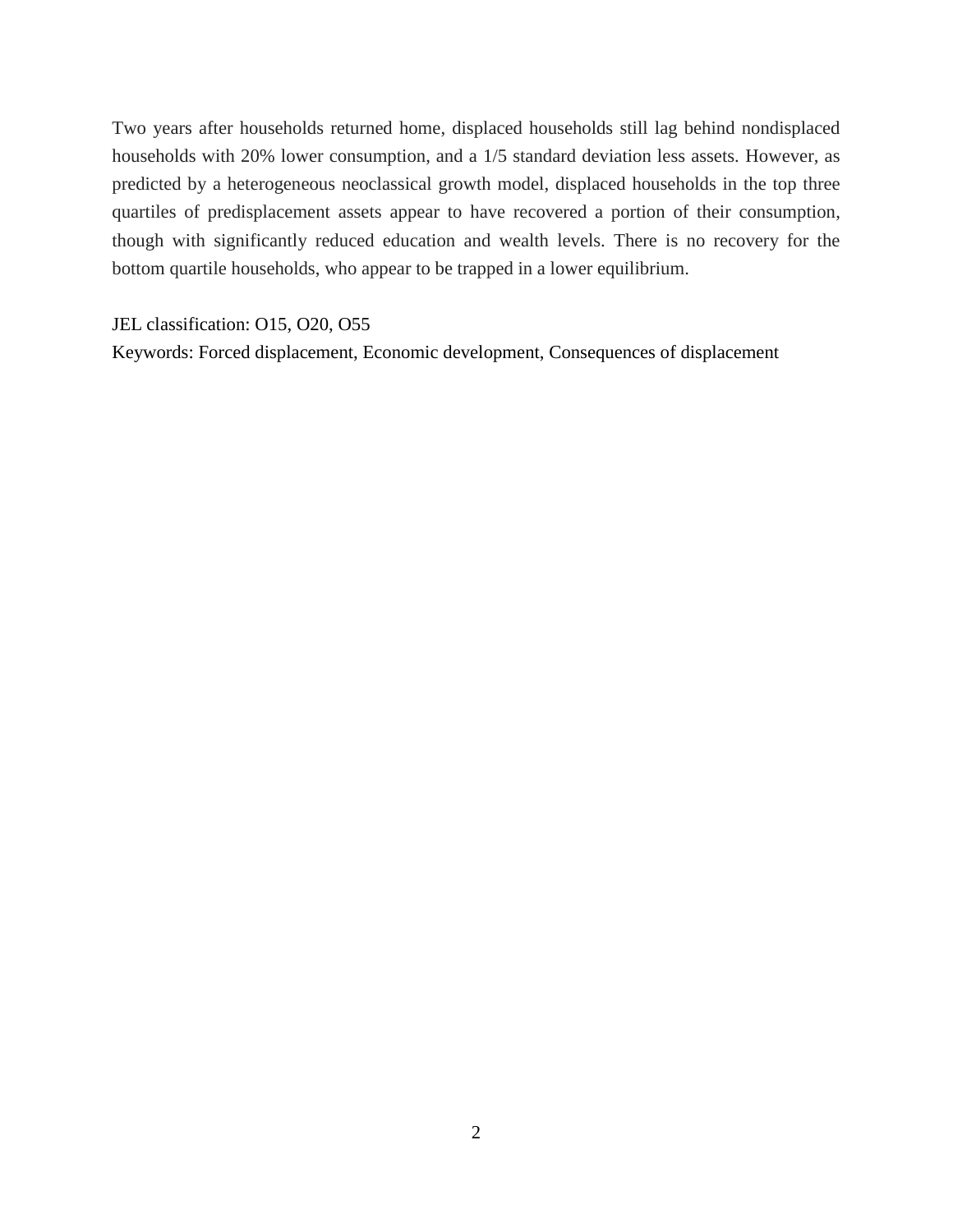# **1 Introduction**

The UN estimates that almost 44 million people around the world have been forcibly moved from their homes into refugee and internally displaced person (IDP) camps (UNHCR (2010)). Unlike other forms of migration, where the choice of movement can be an optimization problem for the household, the majority of displaced people are forced to leave their homes and land with little more than what they can carry. Such movement is a large economic shock to many households. The ability and speed of people to recover from such a shock has implications for both individual well-being and national long-term growth.

Displacement is commonly caused by weather shocks and conflict, with the latter being the most studied. In his early empirical study of the macroeconomic cost of civil wars, Collier (1999) finds that restoring peace to a war-torn area does not necessarily lead to complete economic recovery. Since this early work, a debate has emerged about the long-term negative consequences of armed conflicts. A number of studies have found that civil war has little or no lasting effect on an area (David and Weinstein (2002), Brakman et al. (2004), Miguel and Roland (2011) and Chen et al. (2008)). In fact, conflict shocks can instead have positive impacts, such as increased political participation (Bellows and Miguel (2009) and Blattman and Annan (2010)).

However, there is also evidence of long-run negative impacts from conflict. Blattman and Annan (2010) and Shemyakina (2011) find that conflict and military conscription have a negative effect on years of schooling. Kondylis (2008) exploits geographic differences in the timing of return from Rwandan refugees to identify the impact of displacement on agriculture production. She finds that those who returned to their land do better than those who remain displaced<sup>1</sup>.

A number of papers have attempted to estimate the effects of forced displacement but make little or no mention of identification problems. Some recent examples include Cortes (2004), who compares refugees to economic immigrants, Ibanez and Moya (2006), who make a simple comparison of asset loss and consumption changes between displaced and nondisplaced Columbians, as well as Ssewanyana et al. (2007), who attempt to estimate the effect of

 $\overline{a}$ 

<sup>&</sup>lt;sup>1</sup> See also evidence on the negative impacts of conflict from Collier et al. (2003), de Walque (2006), Bundervoet et al. (2009), Behrman (1988), Alderman et al. (2006), Akresh and de Walque (2008), Barrett and Carter (2006), Jalan and Ravallion (2001), and Lokshin and Ravallion (2004).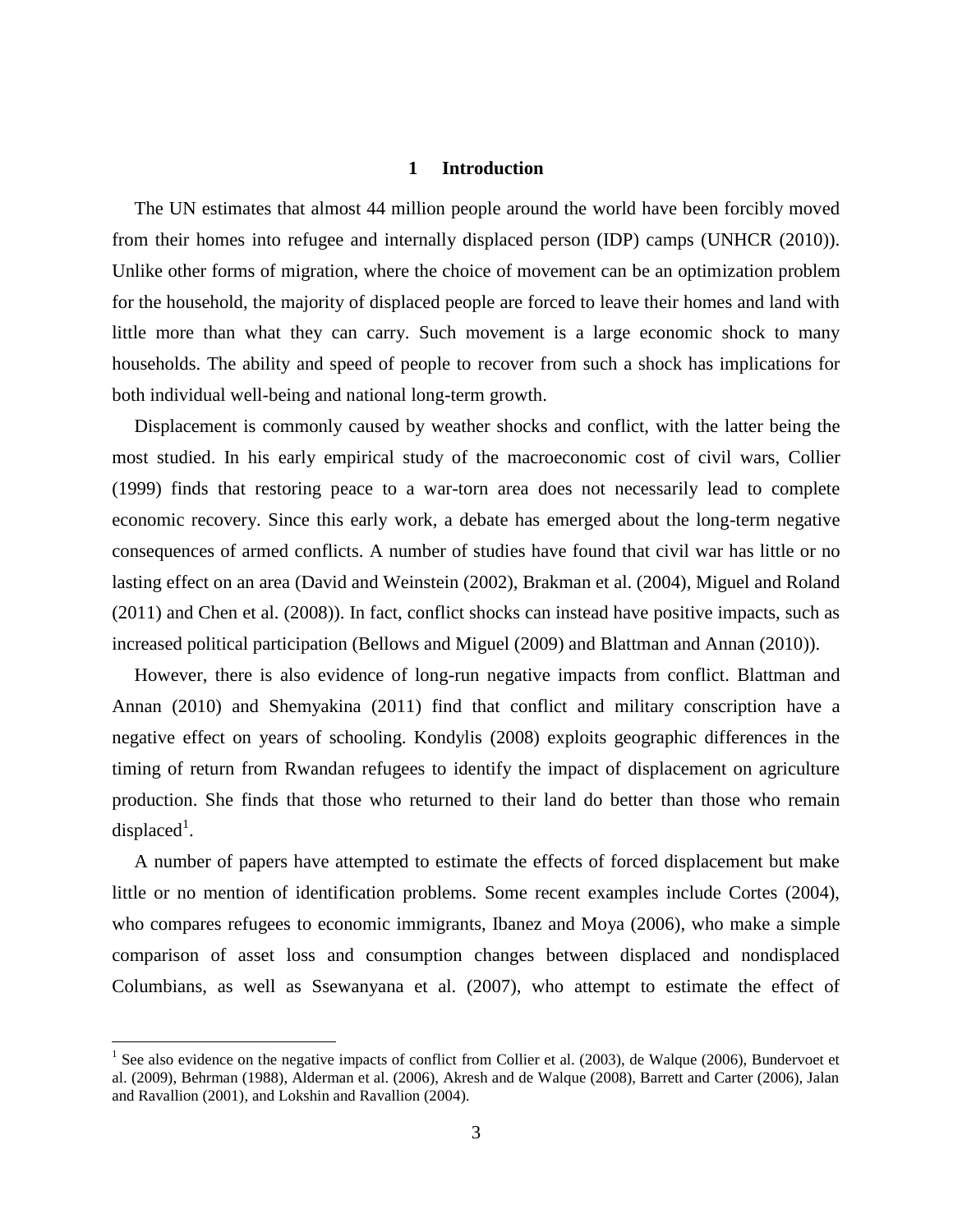displacement on consumption levels in northern Uganda but make no mention of their counterfactual. Porter and Haslam (2005) conduct a metaanalysis of a large number of studies on the effect of displacement on mental health; none of the studies cited make the choice of comparison group clear. Many studies, such as Werker (2007) and Boothby (2006), have thus focused on a description of the current conditions and avoid a discussion of the causal impact of displacement. This lack of proper comparison groups is problematic for identifying causal impacts of displacement.

The theoretical impact of displacement could go in a number of directions. In a neoclassical growth model (presented in greater detail later) a one-time shock to capital will not affect equilibrium income or growth. This is due to a change in investment in physical and human capital in response to the shock that allows households to return to their long-run growth rate.

If households lack access to human and physical capital accumulation, displacement may instead lead to a poverty trap. An initial shock to household assets, such as is often experienced during displacement, may force the household into a lower equilibrium than those who did not experience the shock<sup>2</sup>. For instance, if households need a minimum asset base or access to markets in order to save and accumulate assets (Barrett an Carter (2006), Jalan and Ravallion (2001) and Lokshin and Ravillion(2004)), a shock that leads to a loss of assets or access could make it difficult for people to return to their original equilibrium. Shocks can also lead to a lack of access to capital (Mogues and Carter (2005)) or the inability to use skills (Ibanez and Moya (2006)), such as when households move to low-risk, low-return businesses after a conflict. While protecting these households against severe destitution, this strategy hinders their ability to accumulate useful assets<sup>3</sup>.

This paper uses a panel dataset of displaced and nondisplaced individuals in Uganda to test the short-term and post displacement impacts of displacement on households. Common to many conflicts in developing countries, a rebel group used the cover of difficult terrain to wage a guerrilla war against the government, with civilians often caught in the middle. Also common to many displacement situations around the world, the majority of the population in northern Uganda was forced into semipermanent IDP camps in 2002 due to this fighting. At the time of

 $\overline{a}$ 

 $2$  Ghobarah et al. (2003) give an overview of these effects. Some micro studies that find poverty traps after conflict have ended include de Walque (2006) in Cambodia; Bundervoet et al. (2009) in Burundi; Alderman et al. (2006) in Zimbabwe; and Akresh and de Walque (2008) for Rwanda. Justino (2009) reviews theories.

 $3$  A more detailed discussion of the labor market impacts of conflict can be found in Ibanez and Moya (2006), who examine the difficulty of using skills after a destruction of networks and of integrating into new environments.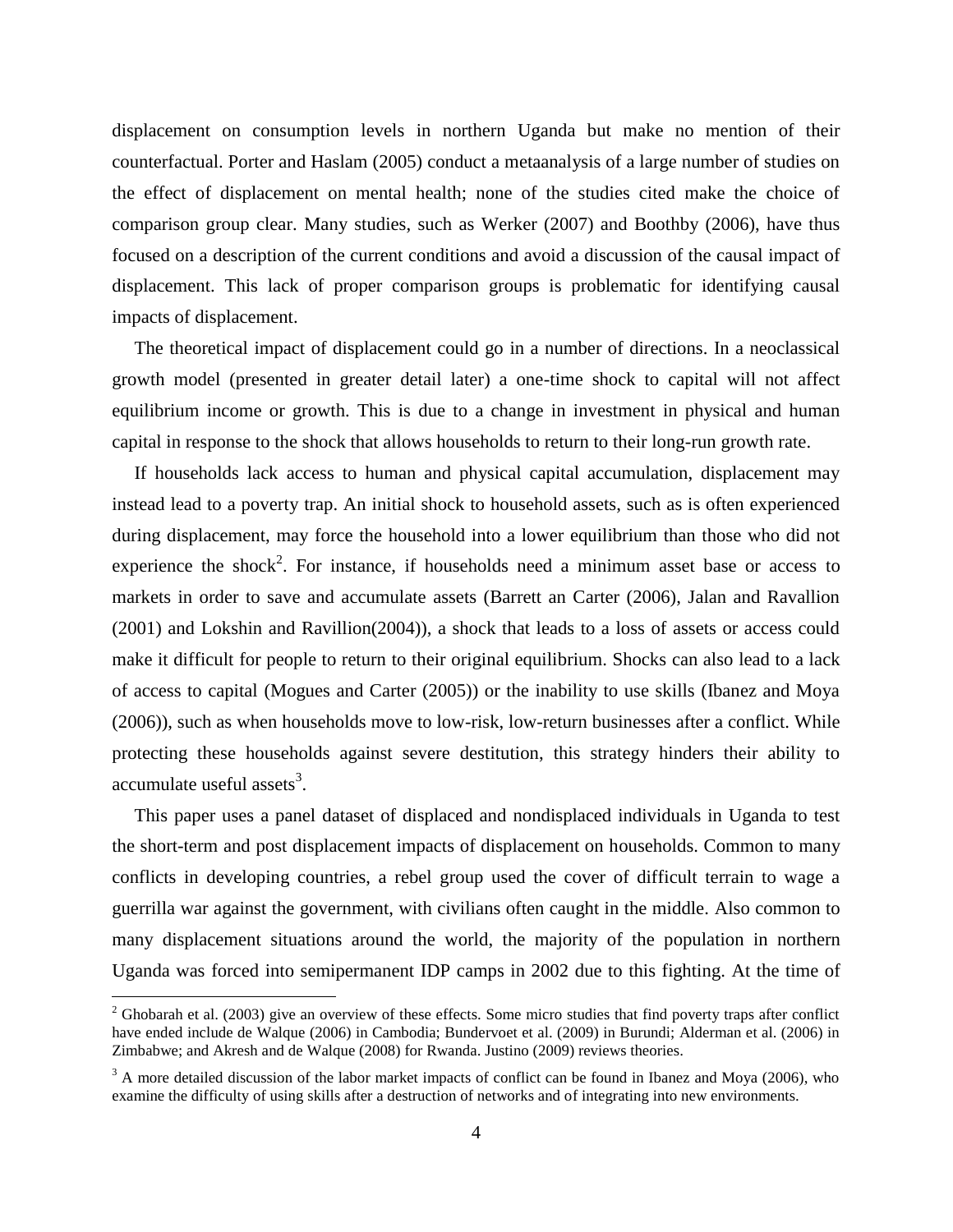the first survey in 2004, 1.6 million people were displaced. After a peace agreement was signed in 2006, people began to return home. A second survey of the 2004 households was conducted in 2008, once communities in the sample area studied here had returned home for 2 years.

In order to reduce unobserved selection and biases that may be present as a result of the conflict, I use a boundary discontinuity design (BDD) developed by Black (1999) and Bayer et al. (2007) to compare neighboring communities in the Lira district, which lay to the south of the main conflict areas. Displacement in Lira created a division where levels of income and conflict were similar on either side of the division but displacement status changed. This division was heavily influenced by distance from main rebel bases and ensuring supplies. Under a BDD, I only include households in the analysis that were close to the division decision of whether to displace, thus reducing selection effects and unobserved biases.

I employ a number of robustness checks for the results, as well as a range of controls, including polynomial values, in weighted and unweighted regressions. In order to better control for levels of violence, I truncate the sample by only including communities closer to the division of displacement and conduct placebo tests with different samples and neighboring districts to determine if the displaced communities are somehow unique. I also present evidence that the results are not driven by remittances and that while displacement was done in a war zone, conflict is not likely driving the results.

The results are robust and suggest that the initial impact of displacement was quite large. In 2004, while still in IDP camps, displaced households experienced an initial decrease in consumption of between 28% and 35%, as well as a 1/2 standard deviation decrease in the value of assets compared to nondisplaced households.

Results from 2008, two years after households returned home, suggest that people have partially recovered from these initial effects of displacement, but still lag behind nondisplaced households. Households that faced displacement had 20% lower consumption, and a 1/5 standard deviation fewer assets. For the full sample, there is no evidence of changes in years of education and consumption of protein.

However, displacement did not impact all individuals equally. I make use of retrospective questions to determine household assets before displacement in order to separate the effect of displacement on very poor households from the general population. I look at those who reported assets in the bottom quartile versus those in the top three quartiles. The effects of displacement differ across retrospective quartiles: those in the bottom quartile of assets previous to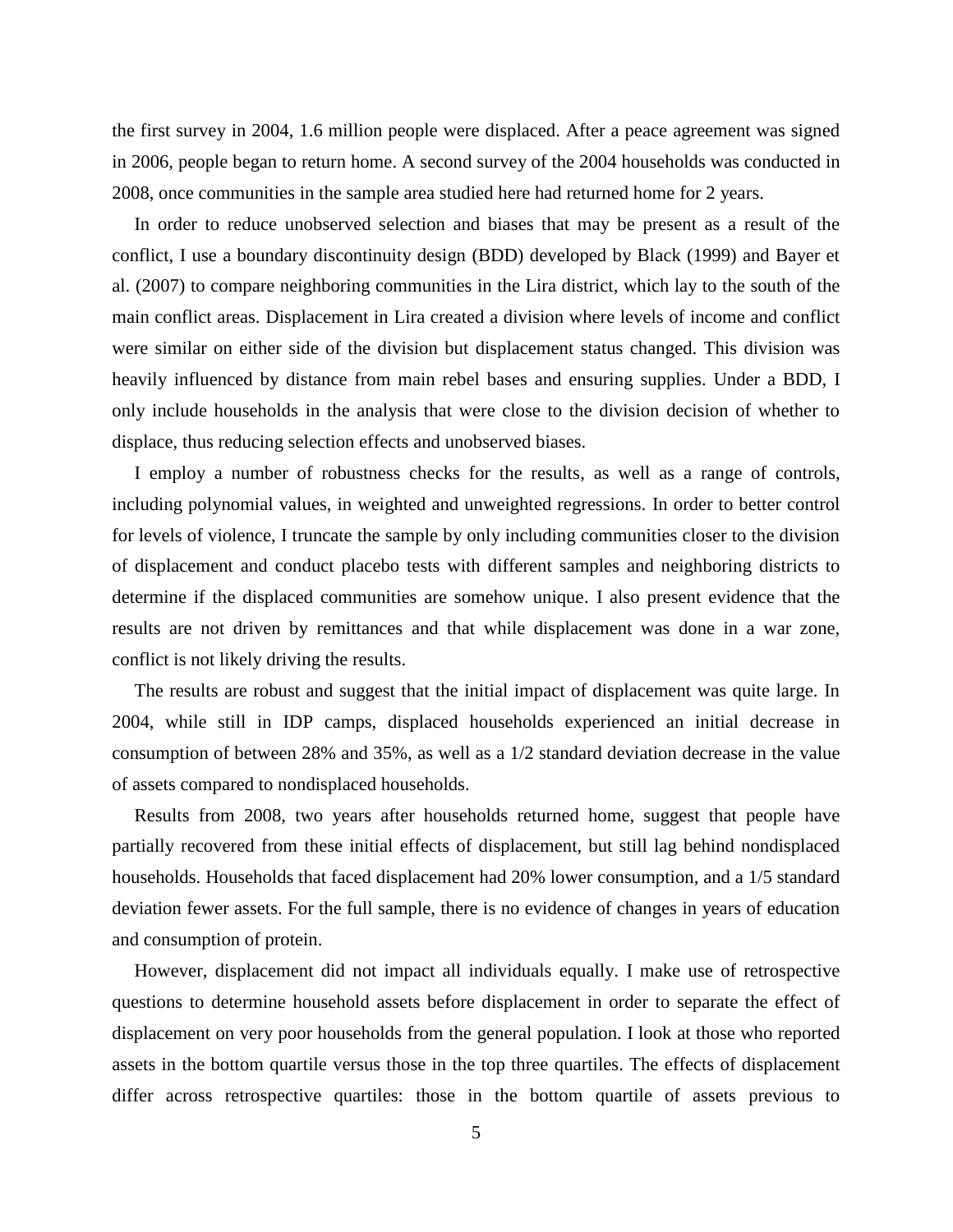displacement actually lost consumption upon returning home, perhaps due to the loss of free food provision by the World Food Program (WFP), while asset loss was very small, likely due to the low number of assets to begin with. Those in the top quartiles lost a large number of assets and have about one less year of education. However, those in the top quartiles have experienced a significant recovery of consumption. The results are consistent with a neoclassical growth model in which those with low investment opportunities are trapped in a lower equilibrium.

It is important to note some potential limitations in the BDD approach. First, the BDD is a local estimate, and so can only describe the effect of treatment on the border sample, not the larger population. The results of the placebo tests however suggest that it is reasonable to generalize to a larger grouping. Second, there is strong evidence of a change in key variables at the displacement border, but due to bandwidth restrictions, it is not possible to test the discontinuity design through semiparametric or graphical depiction as is often done in regression discontinuity designs. Again, the placebo tests suggest that this is not of large concern. Finally, despite best attempts to restrict the amount of violence between those displaced and those not, there is still a chance that violence may not be similar between the displaced and nondisplaced communities, and thus the results are not just the impact of displacement, but the impact of both displacement and violence. Tests of differential violence levels between displaced and nondisplaced communities suggest this is not the case, though violence is often part of displacement, and so it may not be possible to generalize these results beyond conflict based displacement.

The remainder of this paper is organized as follows. The next section presents some history of the conflict. Section 3 discusses the theoretical implications of the impact of displacement shocks and the main questions tested. I present the data in section 4. The identification strategy employed is discussed in detail in section 5, and section 6 lays out the econometric model. Section 7 presents the initial and postdisplacement results of displacement along with heterogeneity analysis, while section 8 concludes.

# **2 History of the Conflict and Timeline**

In 1986, the now current president of Uganda, Yoweri Museveni, overthrew the government with the support of ethnic southern Ugandans. The Acholi people of the north composed the main parts of the military in previous governments, and the new government made many Acholis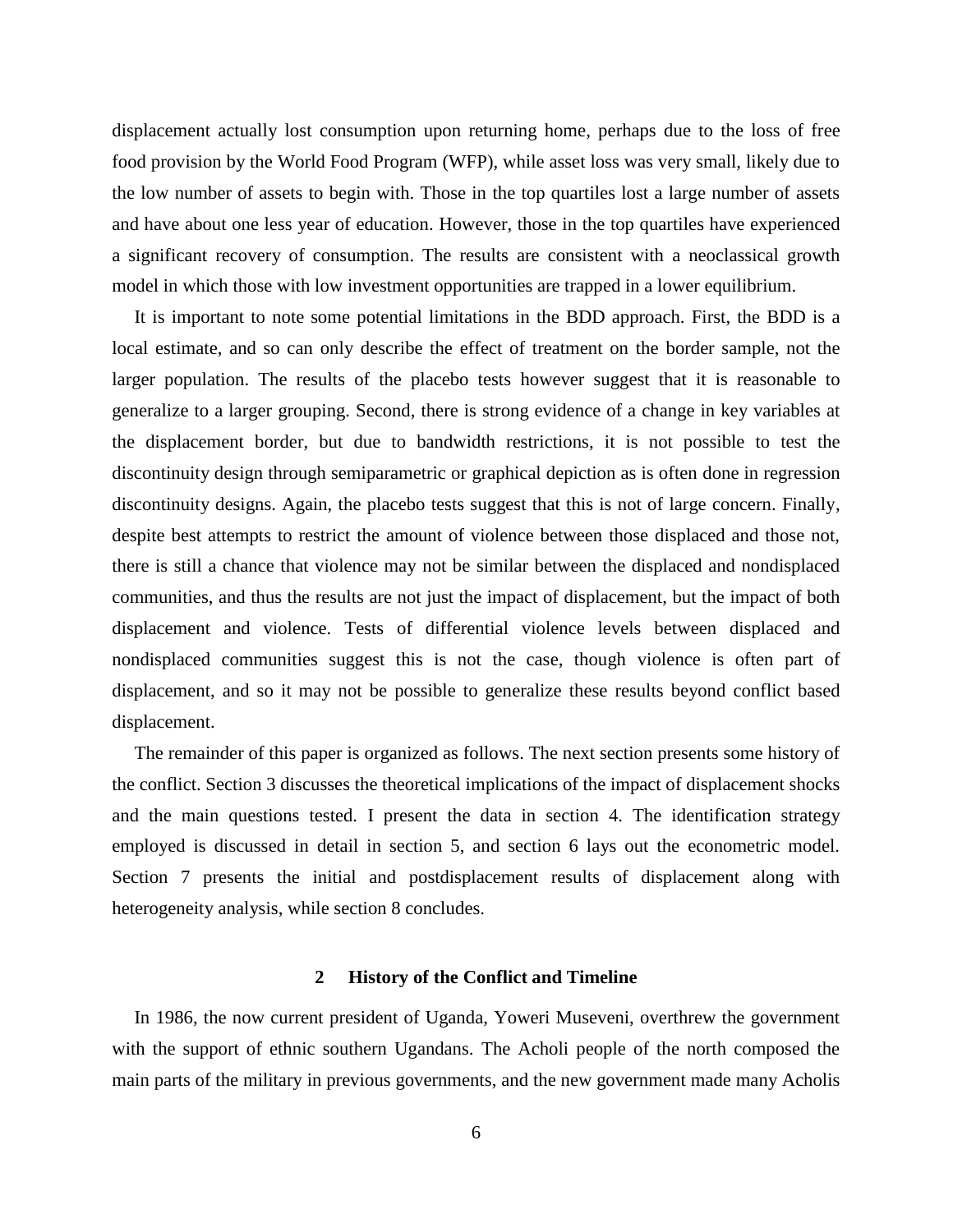nervous about reprisals. Joseph Kony eventually formed a military-styled cult called the Lord's Resistance Army (LRA). Kony took full advantage of the cover of the bush and used surprise attacks against enemies in the Acholi region to acquire provisions, arms and people--especially youth. Soldiers used many of the abducted youth as fighters and sex slaves, forcing these children to participate in violence against Acholi civilians and government soldiers. According to estimates, Kony supporters also forced approximately 28% of the males abducted to murder a civilian; they forced 8% to murder a family member. Even among those who were never abducted, violence was high. 37% of all youth males witnessed a killing (Blattman and Annan (2010)). Abductions proved to be a useful tool for terrorizing the local population and replenishing the group numbers (Beber and Blattman (2011)).

In 1993, some of the more well-off civilian population voluntarily moved to towns to avoid the conflict, but most people were either unable or unwilling to leave the rural areas. In order to isolate fighters from the general population, the government ordered all of the Acholi people to move into camps in 2002-- literally forcing people from their villages overnight. The conflict eventually spilled over into neighboring communities in the Lira district. In early 2003, seeking to flee the violence, many Lira communities near the Acholi region sought refuge in trading centers that also eventually became IDP camps. Figure 1 presents a map of the areas in question. Living conditions were very tight: tens of thousands of people were confined to a small area where they had no access to agricultural land.

The movement into IDP camps by people in Lira was on the surface different from the Acholi experience, yet very similar to others displaced around the world: while displacement was not mandatory, it could not be considered willful. Displacement was decided on by local officials based on fears of LRA attacks, which were themselves based upon supply lines. There were two safer areas: the more developed south, where people would have faced high travel costs and integration issues with a very different ethnic group, or the large town in Lira. Both of these options required larger amounts of money than most people had.

Those who fled also had more time to gather assets to carry. The Acholi camps developed overnight, while the Lira camps took a few months to formalize. In this time, people were able to pack and organize their household assets. Nonetheless, space in the camp was limited, as was the number of goods people could bring. Homes and land had to be abandoned, along with larger animals and non-essential household items, including farming equipment and furniture.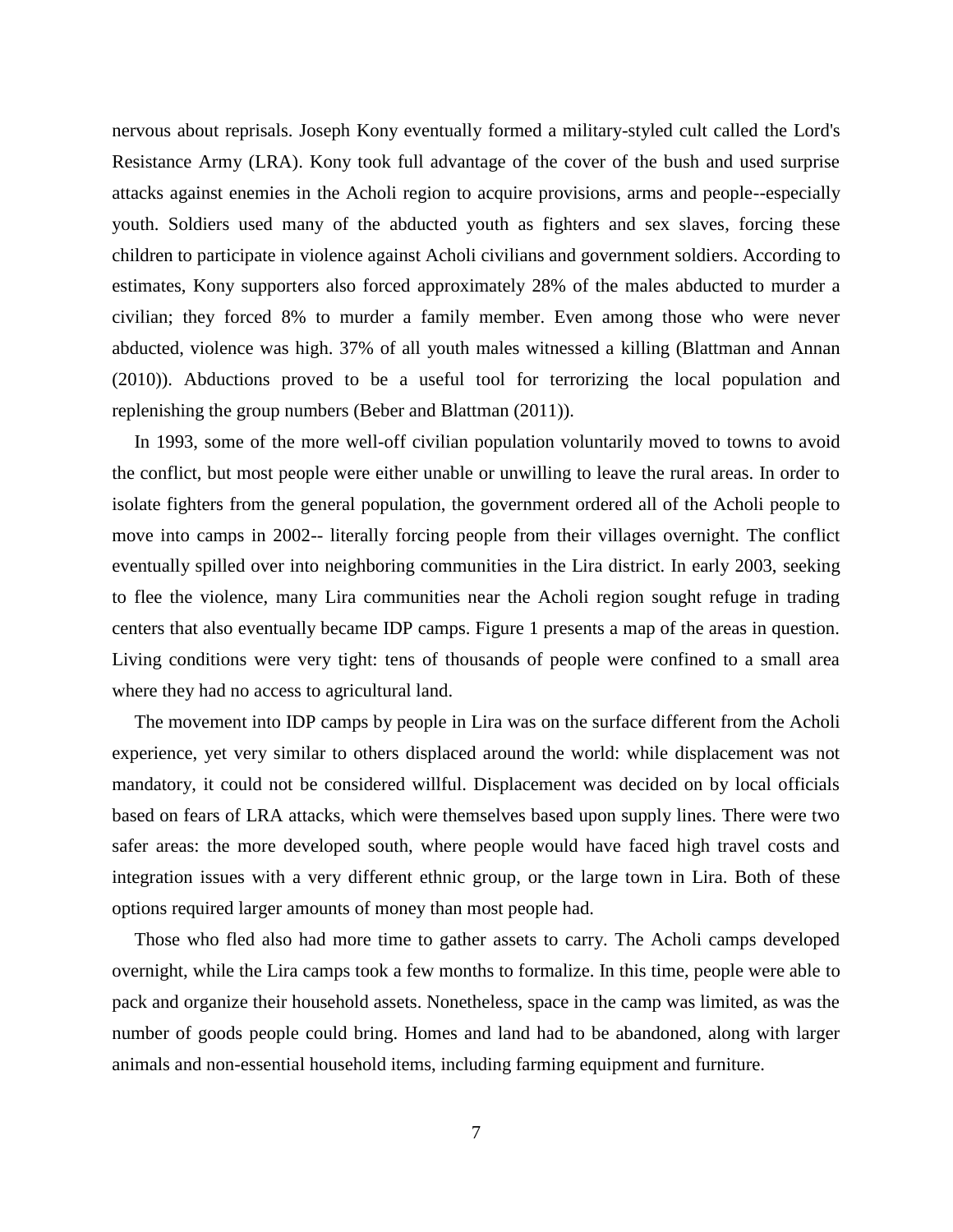Prior to the displacement, the majority of households earned income from agriculture and livestock. Much of this was subsistence based, but some was traded in centers within and between subcounties. While in the camps, people did not have safe access to their land; thus they either relied on food handouts or on whatever skills they possessed before entering the camps. Initially, the camps had poor access to water and had no sanitation, education, or healthcare facilities. Over time, local and international NGOs assisted in the building of much of the infrastructure available in the camps, though conditions remained difficult throughout the entire period of displacement.

The LRA eventually signed a peace deal and left Uganda for the Congo in late 2006. However, most people in Acholiland were fearful of the LRA returning and so did not return home until 2009. People in Lira, who had always been farther from the center of conflict than the Acholi, began returning in early 2007. The decision to return was based on both the poor conditions of the camps and the understandable desire of people to return to their previous lives.

Those in Lira share similar experiences with other displaced populations, namely a lack of access to land, the creation of an idle population no longer accustomed to working, and a population increasingly reliant on international organizations for government services like water, sanitation, schools, and hospitals.

## **3 Impact of Displacement Shocks: Some Theoretical Implications**

The consumption of a household is based on the production that its members can achieve. Shocks, like forced displacement, can interrupt this production by damaging or destroying important inputs. In an agricultural- and agrarian-skills-based economy like northern Uganda, production is closely tied to productive agriculture assets and the ability of individuals to use them well. Physical capital, such as farming tools and storage facilities, are important for an agriculture-based society. As will be shown in Section 5, displacement led to a significant loss in these assets. Likewise, a loss to human capital has serious impacts for such populations. In this section, I develop a neoclassical model of the impact of displacement on households where a shock to assets can have a differential impact on a household, depending on how well a household is able to invest in physical and human capital. In this model, a shock can then lead to either recovery, or a poverty trap.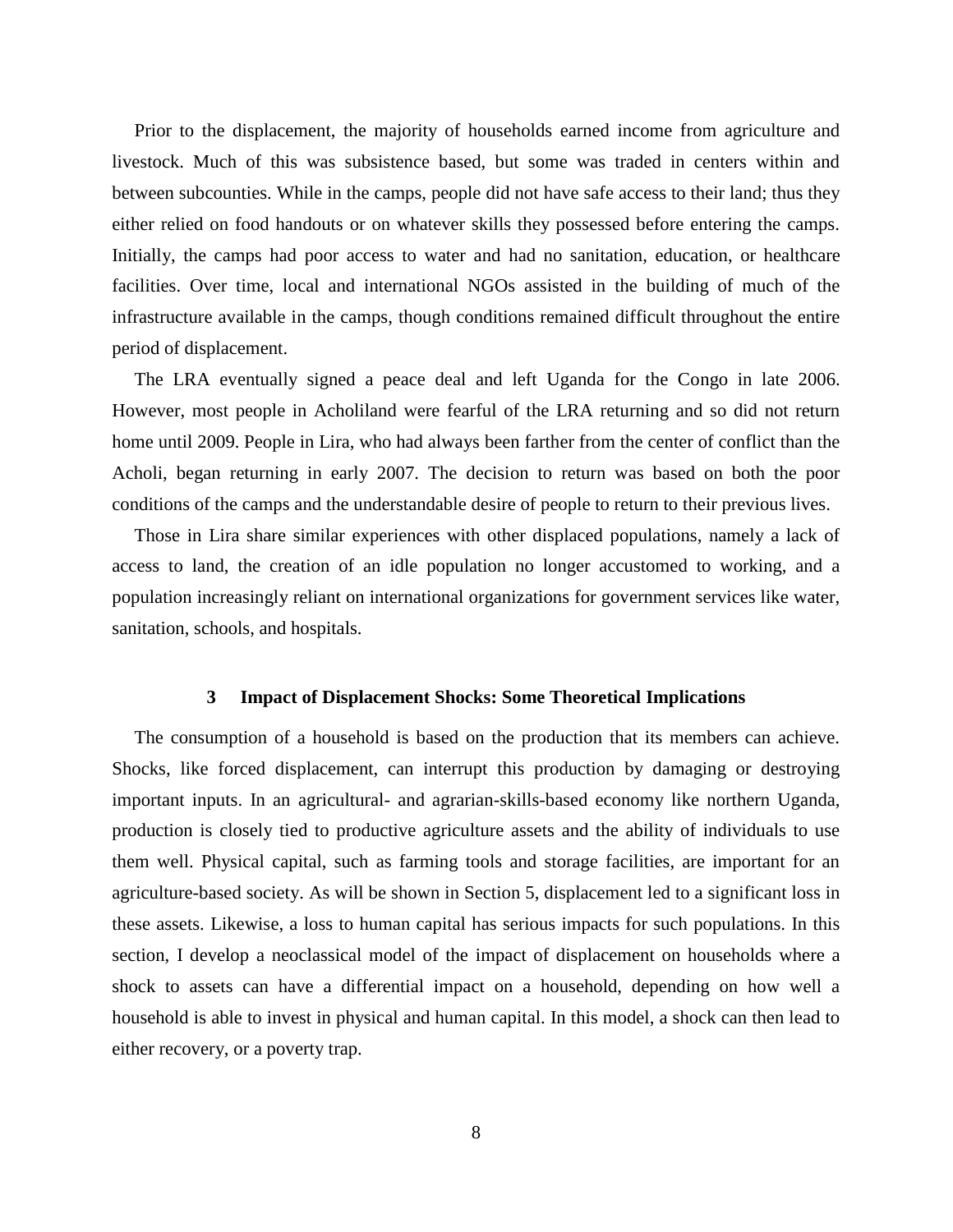In a neoclassical framework, such as discussed by Barro and i-Martin (2003), an economy is composed of one sector of production and two inputs: human and physical capital. Let consumption of the household, *Y*, be determined through a Cobb-Douglas production function with constant returns to physical (*K*) and human (*H*) capital:

$$
Y = AK^{\alpha} H^{(1-\alpha)} \tag{1}
$$

where *A* is the total factor productivity of a household and  $\alpha \in [0,1]$ . Let the two capital stocks depreciate at a rate of *δ* and be restocked through investment. Investment in physical and human capital,  $I_K$  and  $I_H$ , thus produces a resource constraint for the household.

If the net marginal products of physical and human capital are equal, the steady-state ratio of the two capital stocks is:

$$
K/H = \alpha/(1-\alpha) \tag{2}
$$

This is a steady-state condition. If the ratio of *K/H* deviates from this value through an exogenous shock, households will make changes to the capital stocks to return to this value. As physical and human capital are not interchangeable, this investment change will happen through a decrease in investment of one capital stock and an increase in another.

War is an obvious shock that can change *K/H*. For instance, in the case of a war that destroys large quantities of physical assets but leaves human capital unchanged, *H* is more abundant than *K* and  $K/H \le \alpha/(1-\alpha)$ . Households will then decrease investment in human capital and focus more on re-acquiring physical capital. The "imbalance effect" is when production growth increases after the *K/H* ratio deviates from the steady-state value. Thus, a one-time shock to capital does not affect equilibrium income or growth.

If households differ by their ability to invest in human and physical capital, the long-run effect of a shock may not be equal across all households. Wealthier households with access to investment options will be able to invest in productive assets and could potentially return to the steady-state in Equation 2. Poorer households with fewer investment options may become trapped in a lower *K* and *H* ratio. Over time, this may become a new lower steady-state.

This possibility of persistent effects from shocks is common in the poverty trap and endogenous growth literature. For instance, the poverty trap literature suggests that people could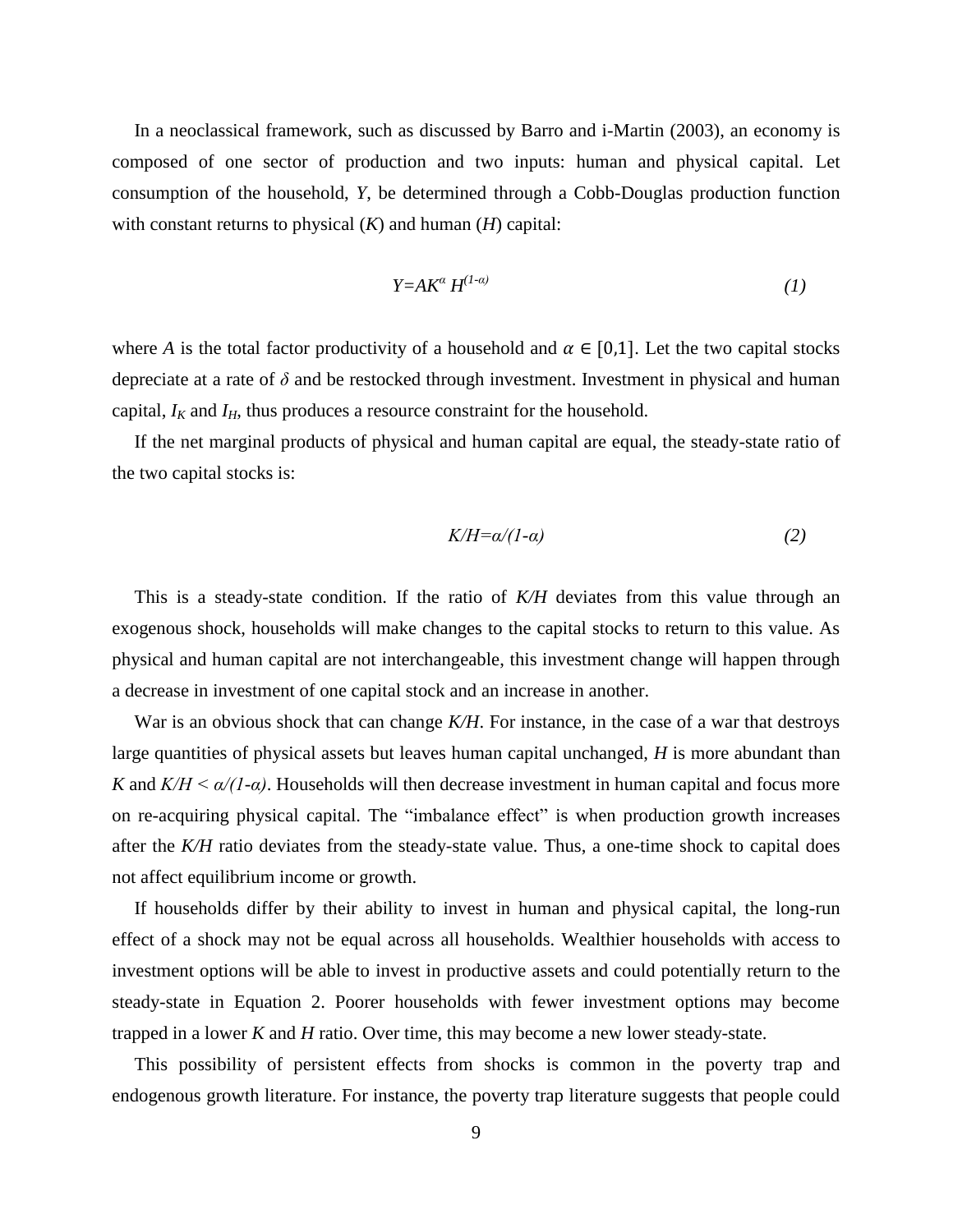become trapped in a lower steady-state if the shock places them in a position where they are unable to "catch-up" to those who were not affected by the shock. Justino (2009) argues that recovering from asset loss can be difficult if households move to low risk/low return activities after conflict. While doing so could protect households against severe destitution, low return activities hinder the individual's ability to accumulate useful assets.

This model produces competing predictions for the postdisplacement impacts of displacement that can be tested in the northern Uganda context. As people moved to the IDP camps, they were unable to keep all of their physical assets. The displacement thus produced an imbalance of productive capital. In the model presented above, if households that were not displaced were at a steady-state level of production, households that lost physical assets would have to reinvest in them while decreasing human capital investment. If households are not able to make this investment, they will be trapped at a lower steady-state level of production. This effect can vary by the initial wealth of the household.

#### **4 Data**

The data used in this study is a panel data collection from the Northern Uganda Survey (NUS), which was collected by the Uganda Bureau of Statistics (UBoS) in late 2004 and late 2008 for use in a development program funded in part by the World Bank. The survey covered all 18 districts in the northern and eastern regions of Uganda. Data collection in 2004 was done while households had resided in IDP camps for approximately 2 years. The data collection in 2008 was done after households had returned to their original communities for approximately 2 years.

In 2004, UBoS interviewed households in northern Uganda using a two-stage cluster design. In the first stage, interviewers obtained a list of subcounties and selected one community or IDP camp randomly from within the subcounty. In the second stage, UBoS visited each community selected, determined the size of the community, and randomly chose ten households to interview. The data used here reflects the 22 rural communities interviewed in Lira district.

These interviews were conducted with the head of the household, who was asked detailed questions about the household as a whole as well as all individual members of the household. Among the data collected was information on the sex, age, health and education of every person in the household; the number of adults and children; the displacement status (whether an IDP or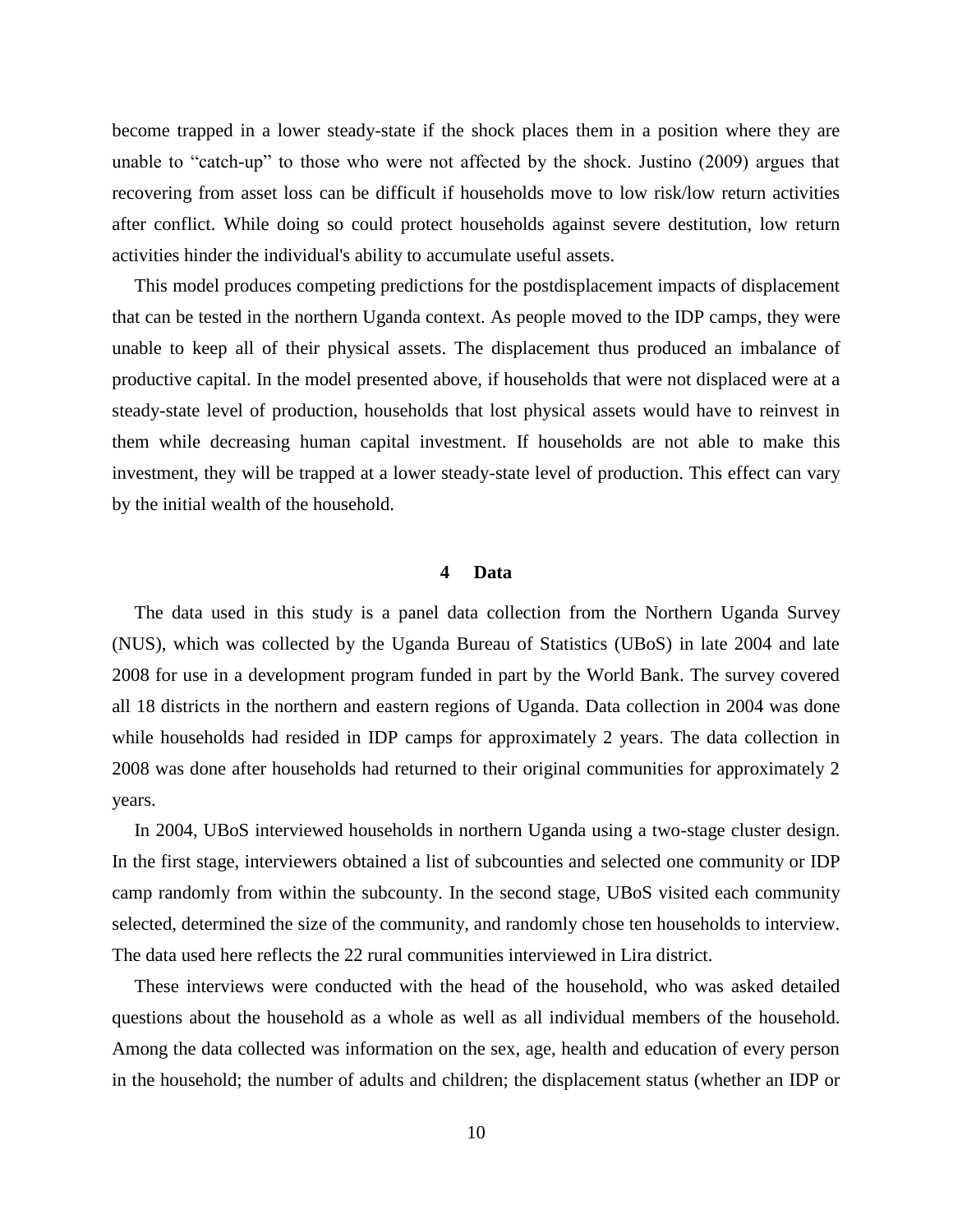not) of the household; and the assets of the household, which included animals, household utensils, electronics, land, and vehicles. Information on the number of each of these assets was collected from the respondents for both 2004 and retrospectively for 1999.

In 2008, researchers conducted a follow-up survey on the same households, using the same set of questions. Households were tracked to the original location of the 2004 survey and, if not found, were tracked in neighboring communities. In the sample used here, the attrition rate of households was a relatively low 15.3%. Table 1 presents the results of a Logit regression on the likelihood of a household in the 2004 survey being found for the 2008 data collection. The only significant variable is displacement status in 2004: 88% of the 34 households not found were IDPs, versus 59% of the 186 found. To account for potential biases from attrition, the following analysis includes weights for predictors of attrition. I also present nonweighted results for comparison.

I construct an index of household assets using principal components analysis (PCA). PCA extracts a linear combination of assets that best express the common information. Each variable is first normalized by its mean and standard deviation, and then, for the first principal component, a linear combination of all of the variables is found that maximizes the variance. This procedure produces an index of assets with zero mean that is very robust to the specification of the assets included (Lindeman et al. (1980) and Filmer and Pritchett (2001)). I include the household per capita number of the following assets: bicycles, cattle, chickens, pigs, hoes, televisions, radios, phones, furniture, vehicles, buildings, ploughs, and land (in acres).

The summary statistics for rural residents in Lira are presented in table 2. 64% and 59% of the households resided in an IDP camp in 2004 in the full and border samples, respectively. In 2004, household heads had on average fewer than 5 years of education, while 30% are male, about 20% are single, and are on average 40 years old. Household sizes are standard for the region at about 5 people per household. Approximately 15% of the households reported a death in the last 12 months. In 2008, average years of education for the household head increased by a small amount to just over 5 years. For all members of the household, education rates were about 4 years per person. The households reported less than 3 days eating meat in the last week and less than 10% of households reported that remittances were of any importance to household income.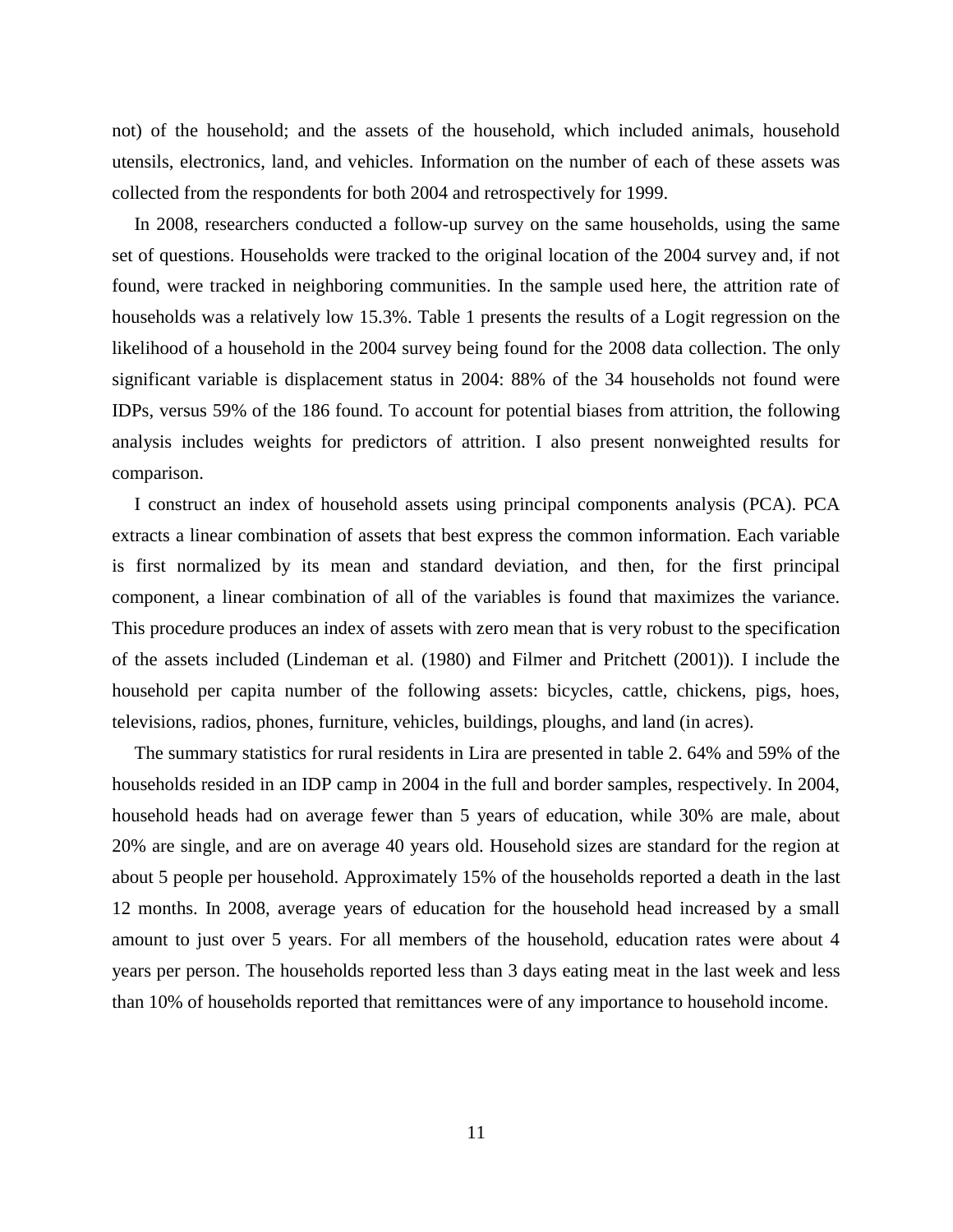#### **5 Identification and Discontinuities of Displacement**

As it is not possible to observe the outcome if a displaced person had not received "treatment"--that is, was displaced, it may be possible to use a relevant control group and estimate the average difference in the outcomes of the treated and controlled groups, or the Average Treatment Effect (ATE). If an appropriate control group can be found, an unbiased estimate of the effect of displacement can be obtained.

Rosenbaum and Rubin (1983) discuss what is needed to calculate an unbiased ATE. Let a set of observables be *y*, *w*, and *x*, with *y* having the values  $(y_0, y_1)$ , where  $y_1$  is the outcome of those who received treatment (displaced) while  $y_0$  is the outcome of those who were not displaced. *w* is either 1 for those that received treatment and 0 if not, while *x* is a matrix of other independent observables. When *w* and (*y0*, *y1*) are correlated, it is not possible to identify the treatment effect.

The treatment effect can be identified using the assumption of conditional mean independence, where  $E(y_0|x,w) = E(y_0|x)$  and  $E(y_1|x,w) = E(y_1|x)$ . That is, the estimates are unbiased when, conditional on *x*, treatment assignment and potential outcomes are independent. In the case of displacement, the after movement differences observed between two communities may in fact be due to important innate or predisplacement differences between them and not the displacement itself, leading to biased results. For example, a simple comparison of displaced and nondisplaced communities can produce biased results by potentially comparing households that faced high levels of conflict and moved to those households that faced much less conflict and did not move, confounding the impact of displacement and violence. Also, if the conflict focused on richer communities, either through political concerns or ease of access, such as good quality roads, an estimate of the association between displacement and assets would be biased. Controlling for intensity of conflict cannot alone solve for this endogeneity problem as conflict intensity may also be correlated with poverty.

In order to minimize these selection problems and potential biases, this study analyzes displacement in Lira district, where displacement was at the margin. According to former government officials, the LRA was unable to penetrate deeply into the district as local populations spoke a different dialect, making movement more difficult and abductions less attractive. This created a change in actual and perceived security through the district that led some communities to displace, while others chose not to displace. An official describes the movement of the LRA as being based on connections to regions they were already operating in: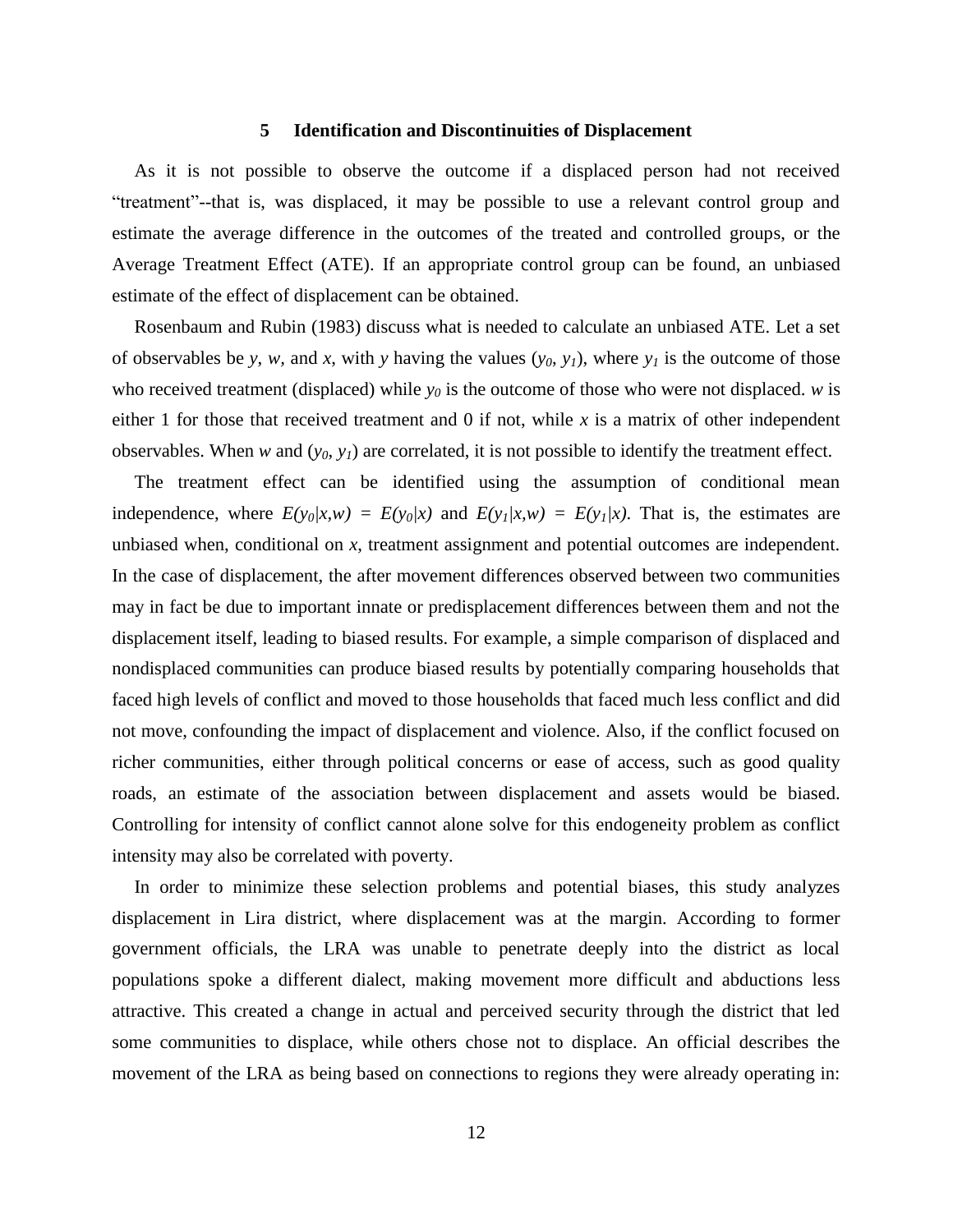"Erute [subcounty] was more affected by the LRA activities because it bordered Pader [in Acholiland] where LRA put their bases in many places and hence would extend their actions on the neighboring communities. Dokolo [subcounty] only suffered on the parts which bordered Soroti [another area of conflict]".

As shown in Figure 2, displacement happened in subcounties closest to the conflict epicenter in Acholiland, in the northwest to middle portions of Lira district. The blue dots represent locations of conflict as reported by the Raleigh and Hegre (2005) database. Raids and violence happened on both sides of the division, but due to proximity to more violent areas in the Acholi region, those in the northeast felt more insecure and left their homes, while those in the southwest stayed home.

However, military deployment may not be entirely exogenous, and so some biases may still be present. By focusing on this marginal area of displacement, the boundary discontinuity approach minimizes unobserved differences between displaced and nondisplaced communities and so minimizes the differences in security between displaced and nondisplaced communities. While it is possible that some unobserved selection is still at work, the impact is reduced, and the direction and magnitude of the results are likely minimal.

In addition, better-off households, rather than being displaced, may have moved to communities that were not to be displaced. This is an especially important issue for the BD design, as there is little physical distance between displaced and nondisplaced communities. While we might expect this proximity would make moving easy, moving in these rural areas is very difficult if the individuals do not have strong ties to other areas--as is often the case in northern Uganda. Thus, the better-off families that may have moved would have moved to the urban areas and would have likely done so long before the displacement happened. While this type of movement was extremely rare, to control partially for this problem I do not include urban residents in the sample. However, this could further bias the sample, as households in displaced communities where wealthier families moved away would appear to be worse off than they are. This is a problem for the 2004 data sample, but does not affect the results of the 2008 analysis as the data is based on a panel from 2004. Thus, the 2004 sample may be somewhat upward biased toward the negative effects of displacement in general, but the 2008 sample will still be representative of the recovery of those households in the sample.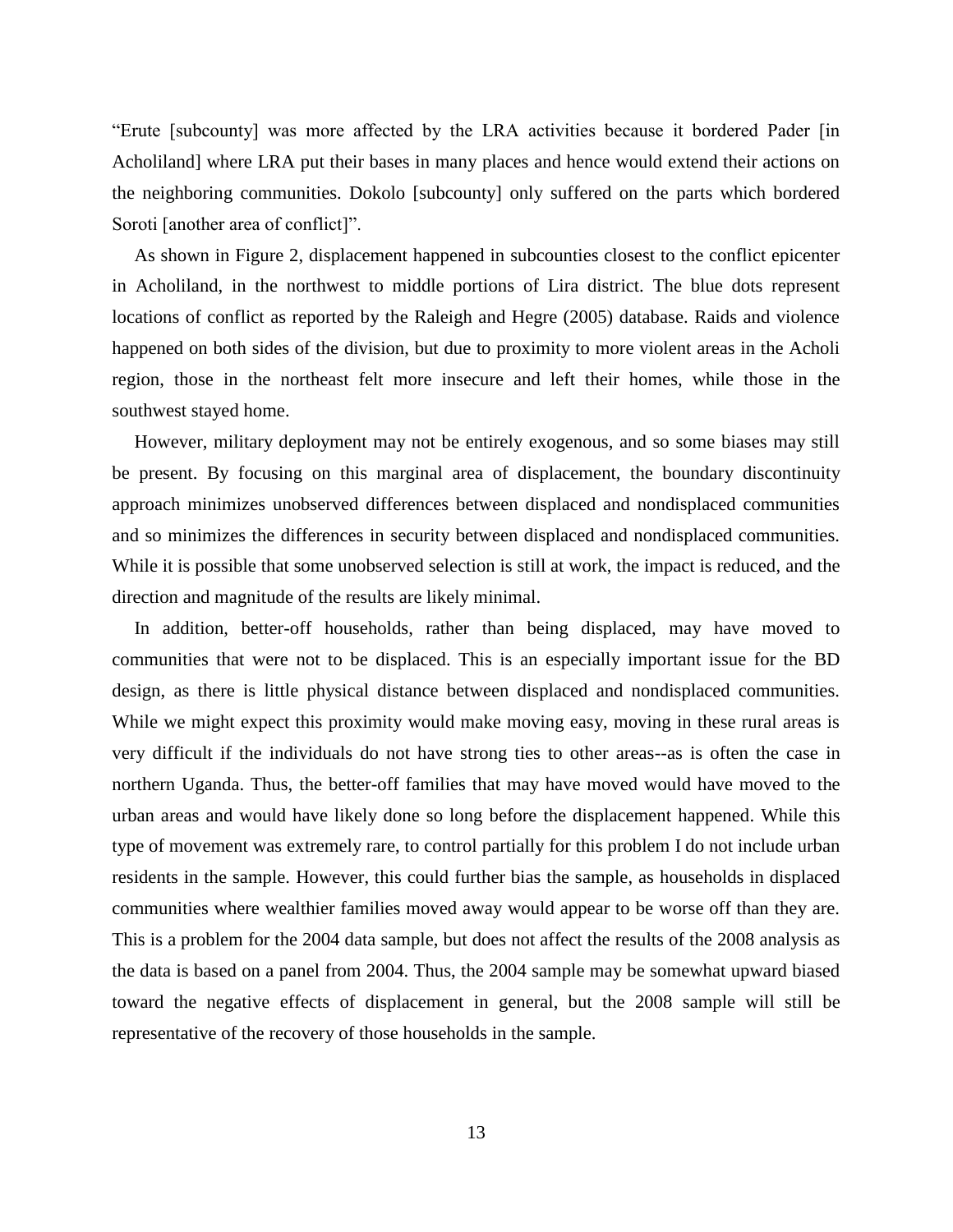Table 3 presents the results of a balance test between control variables in the full and border sample for those households displaced and those that were not displaced. Household head sex, marriage status, income activity, age, and size of household all appear to be well balanced.

Due to the lack of quality data on security and movement, it is not possible to directly test the difference in security between displaced and nondisplaced communities, though it is possible to test for one measure of violence: deaths in the household. The 2004 survey includes questions on the incidence of any deaths in the household over the previous 12 months. Table 3 suggests that there was no statistically significant difference in deaths between displaced and nondisplaced households.

There is a statistically significant difference for retrospective self-reported assets in 1999 between displaced and nondisplaced households. Displaced households report having 0.75 standard deviations more assets than nondisplaced households. This suggests that any results showing a negative impact from displacement likely represent a lower bound on the impact of the conflict. As this is a retrospective question though, caution should be given to interpreting this result.

Similar to Black (1999), this BD design looks at communities closest to a division line and so cannot utilize other practical tests often employed for discontinuity designs such as semiparametric or graphical depictions of the association between outcome values and distance to the division.

In order to test the robustness of the BD design, I estimate the impact of displacement for two different samples. The first sample includes all of Lira, while the second sample uses only villages in subcounties that bordered the area of displacement. In this way I can test two different bandwidth assumptions. I also conduct placebo tests over the different sample populations and neighboring populations. Table 4 presents the results of a placebo test in which I compare the household log per capita consumption in 2004 between my nondisplaced sample and two bordering districts for which I have data, Apac and Kabermaido. There is no difference between the consumption levels of the populations, suggesting that the comparison population is not unique to the boundary, and there is no concern about gradient change near the displacement border.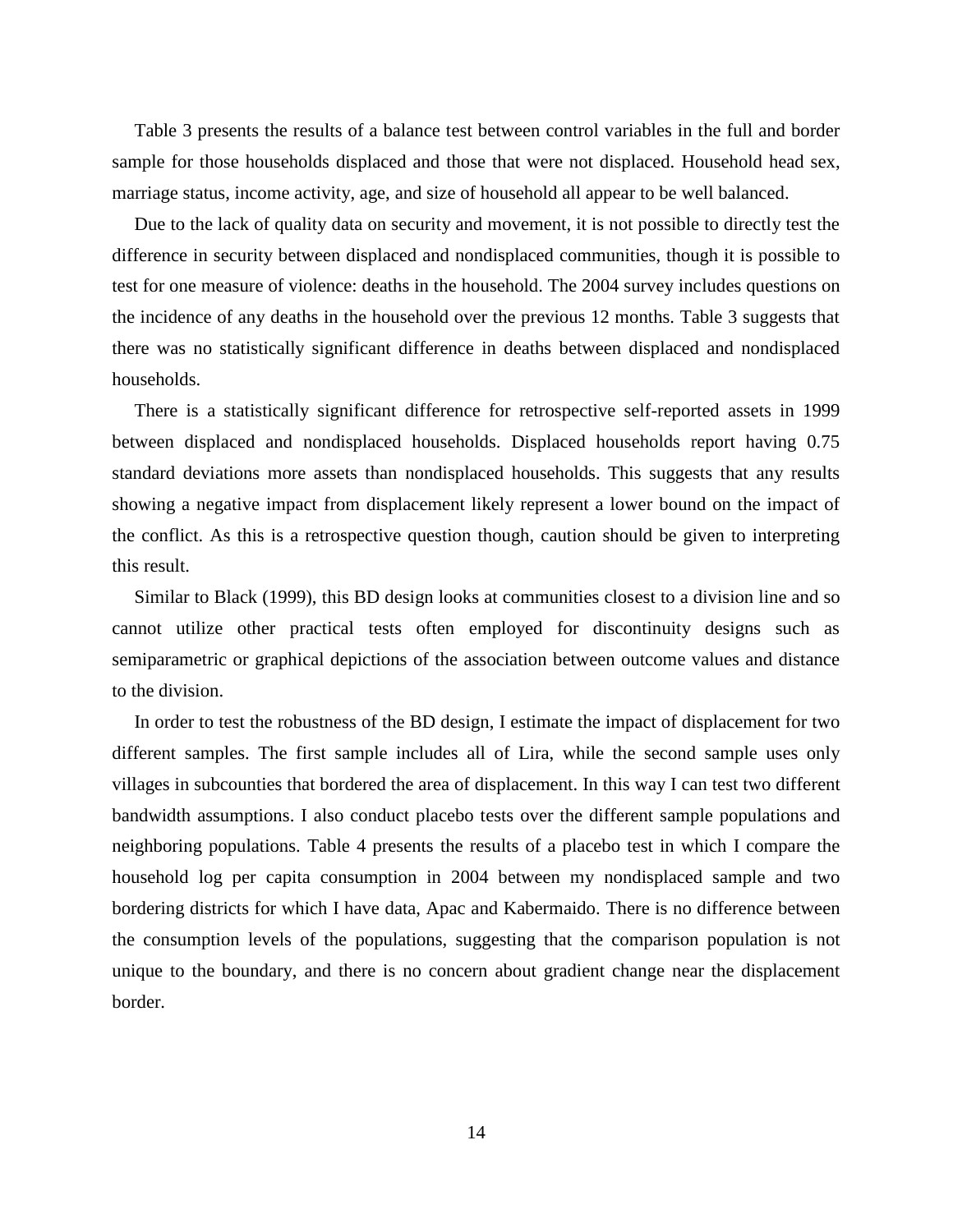#### **6 Empirical Model**

The analysis presented here is divided into two time periods: initial ATE of displacement in 2004 and postdisplacement ATE in 2008. I run the following regression model:

$$
Outcome_i = \alpha + \beta T_i + \delta X_i + \varepsilon_i \tag{3}
$$

where *i* refers to a household within the data set. *T* equals one if the household was located in an IDP camp. *X* contains relevant demographic indicators of the household, including the education level of the head of the household; whether the head is a male; if the head of the household is single; if the head reports agriculture as their main sector of employment; total number of people in the household; log of the age of the head; and polynomial values for education, size, and age.  $\varepsilon_i$  is the error term. As displacement happened in entire communities, standard errors are calculated using clustering at the community level. The impact of displacement is thus obtained through the estimate of *β*.

This regression model is utilized for the level effects of displacement in both 2004 and 2008. In 2008, I also examine the growth effects of displacement on consumption using the following difference model:

$$
ln(c_{i,2008}) - ln(c_{i,2004}) = \alpha + \beta T_i + \gamma Q_i + \theta T_i \cdot Q_i + \delta X_i + \phi ln(c_{i,2004}) + \varepsilon_i
$$
\n(4)

where again *i* refers to a household within the data set, *T* equals one if the household was located in an IDP camp and *X* consists of relevant demographic indicators of the household as discussed above. The initial expenditure level has also been included in this model as a control.

It is possible that displacement may not be associated with the same impact across all economic levels and may in fact be positively associated for certain very poor households; a quantile analysis would then be potentially important. However, quantile regressions require an assumption of rank preservation (Frandsen (2009) and Firpo (2007)). The ideal approach is to estimate across quantiles of pretreatment variables. This can be identified through the following regression model:

$$
Outcome_i = \alpha + \beta T_i + \gamma Q_i + \theta T_i \cdot Q_i + \delta X_i + \varepsilon_i \tag{5}
$$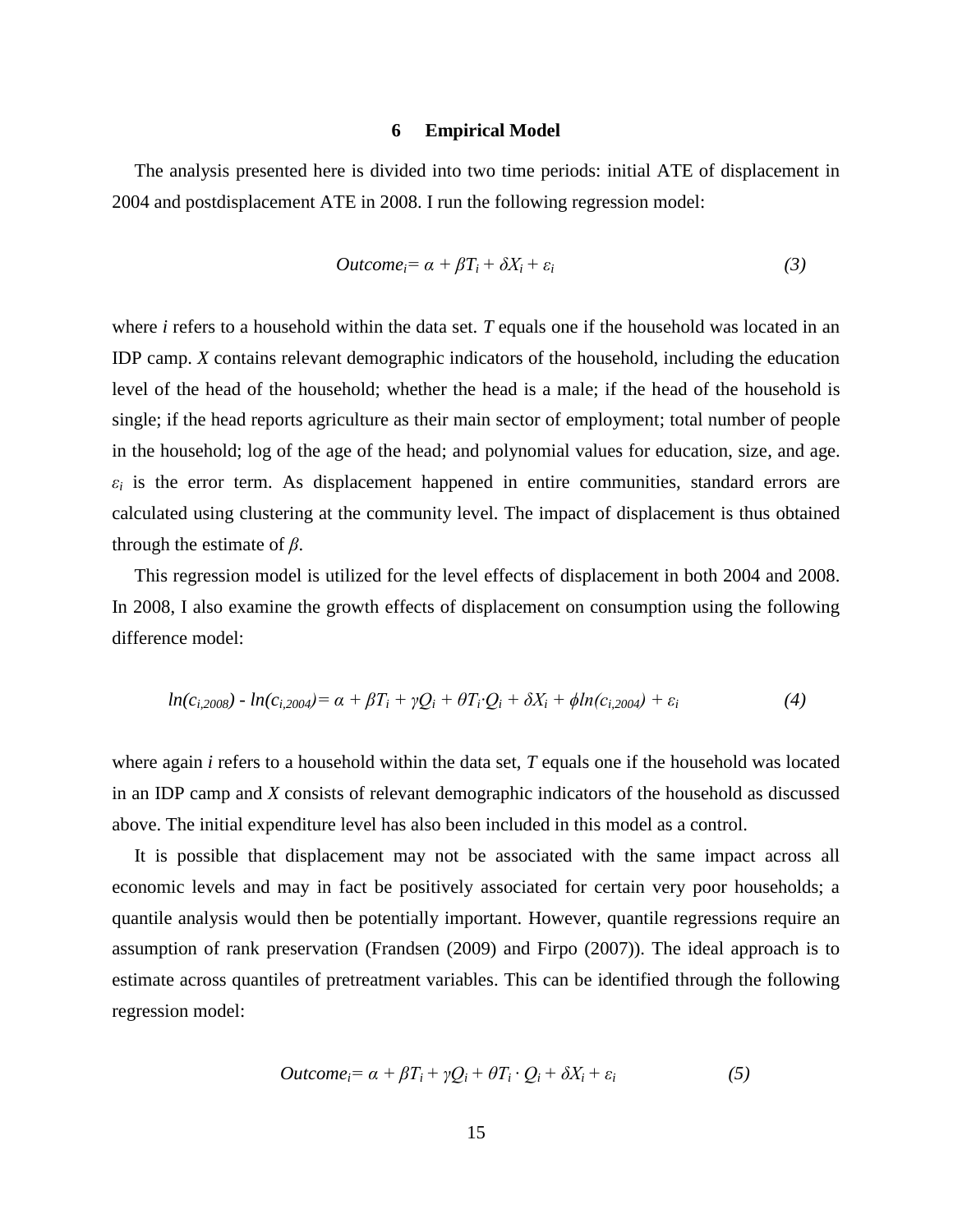*Q* is a dummy variable representing those households that had the top three quartiles of assets before displacement. *θ* then is the coefficient of interest for the impact of displacement on this population, while  $\beta + \theta$  is the impact of displacement on those with the bottom quartile of assets.

As the end sample sizes are relatively small, I employ a weighted least squares (WLS) framework to improve the efficiency of the results. As discussed by Hirano et al. (2003), WLS weights on the inverse of a nonparametric estimate of the propensity score and produces more efficient and consistent estimation than OLS. Under WLS, the weights used in equations (1) and (2) are:

$$
\omega_i = \omega(T_i, v_i, \rho_i) = \rho_i \cdot \pi_i \cdot (T_i/e(v_i) + (1-T_i)/(1-e(v_i))) \tag{6}
$$

where  $\rho_i$  and  $\pi_i$  are sampling and attrition weights, and  $e(v_i)$  is a nonparametric estimate of the propensity score. The benefit of using this matching technique is that households are more fully comparable. In addition to the propensity score, I employ sampling probability weights from the 2004 survey and attrition analysis from the 2008 survey. I present below both weighted and unweighted results for comparison.

#### **7 Results**

The results in this section are divided between the initial impacts of displacement in 2004 when households were still in the IDP camps and had been there for about 2 years, postdisplacement impacts in 2008 when households had returned home for approximately two years, and heterogeneity analysis of the postdisplacement impacts. Estimates of the impact of displacement include a number of robustness checks. Each dependent variable is tested with two WLS regressions, one with controls (my preferred specification) and one without, and a nonweighted OLS regression with controls. I repeat each regression with the border-only sample of displaced households, that is subcounties that touch nondisplaced subcounties, and nondisplaced subcounties that touch displaced subcounties. This then produces the tightest bandwidth that can be achieved in the BDD. All standard errors are clustered at the community level.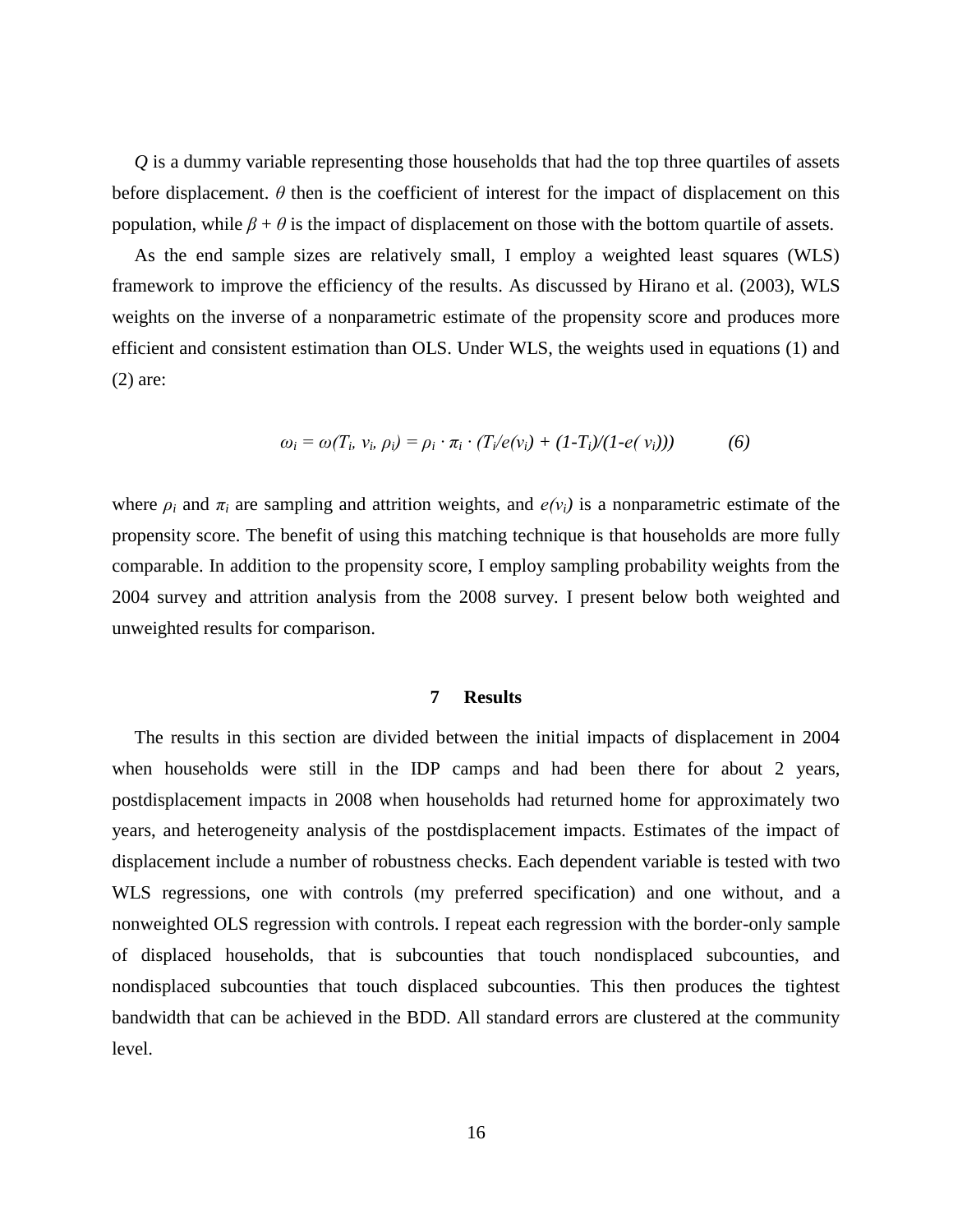#### **7.1 Initial Impact of Displacement**

I present the results for the impact of displacement on consumption and assets in 2004 in Table 5. Each result is a separate regression, with the reported coefficient being the impact of displacement.

The effect of displacement on consumption is very large and statistically significant. The coefficient results range from -0.285 to -0.433, with values in the border sample being slightly lower. The  $R^2$  values change as expected, with the WLS with controls results obtaining the highest value at 0.25. The impact of displacement on consumption is calculated by taking the average of the obtained coefficient values and placing them in an exponential function. Displaced households experienced 28% to 35% less consumption than those households not displaced in 2004. Despite support from the international community, displaced households report much lower levels of consumption than those not displaced.

There is also a large and statistically significant impact on assets. The coefficients range from -0.480 to -0.772, which represents on average a 1/2 to 1/3 standard deviation less assets for those displaced. This is a profound impact, especially given that people were able to carry some limited assets with them to the IDP camps. While in the camps, the majority of households were unable to bring or replace assets.

The initial impact of displacement appears to have decreased both consumption and assets for household members. Displacement was clearly a significant negative shock to households. The next section looks at whether this negative effect was persistent for displaced households, or whether people were able to recover from the impact.

# **7.2 Postdisplacement Effects of Displacement**

The results for the impact of displacement on consumption growth and level consumption and assets from 2004 to 2008 are presented in Table 6. The change in consumption is small and not significant: each coefficient is less than 0.05. However, the coefficients on level of consumption are significant and suggest that displaced households have 20% to 23% less consumption than those not displaced, an improvement of 8 to 13 percentage points over 2004.

The difference in assets between displaced and nondisplaced households is not statistically significant for four of the six specifications. The size of the results is also small: the difference in assets is only 1/5 to 1/7 standard deviations. Even if this is incorrectly identified as not significant, this suggests again a marked improvement over the conditions in 2004.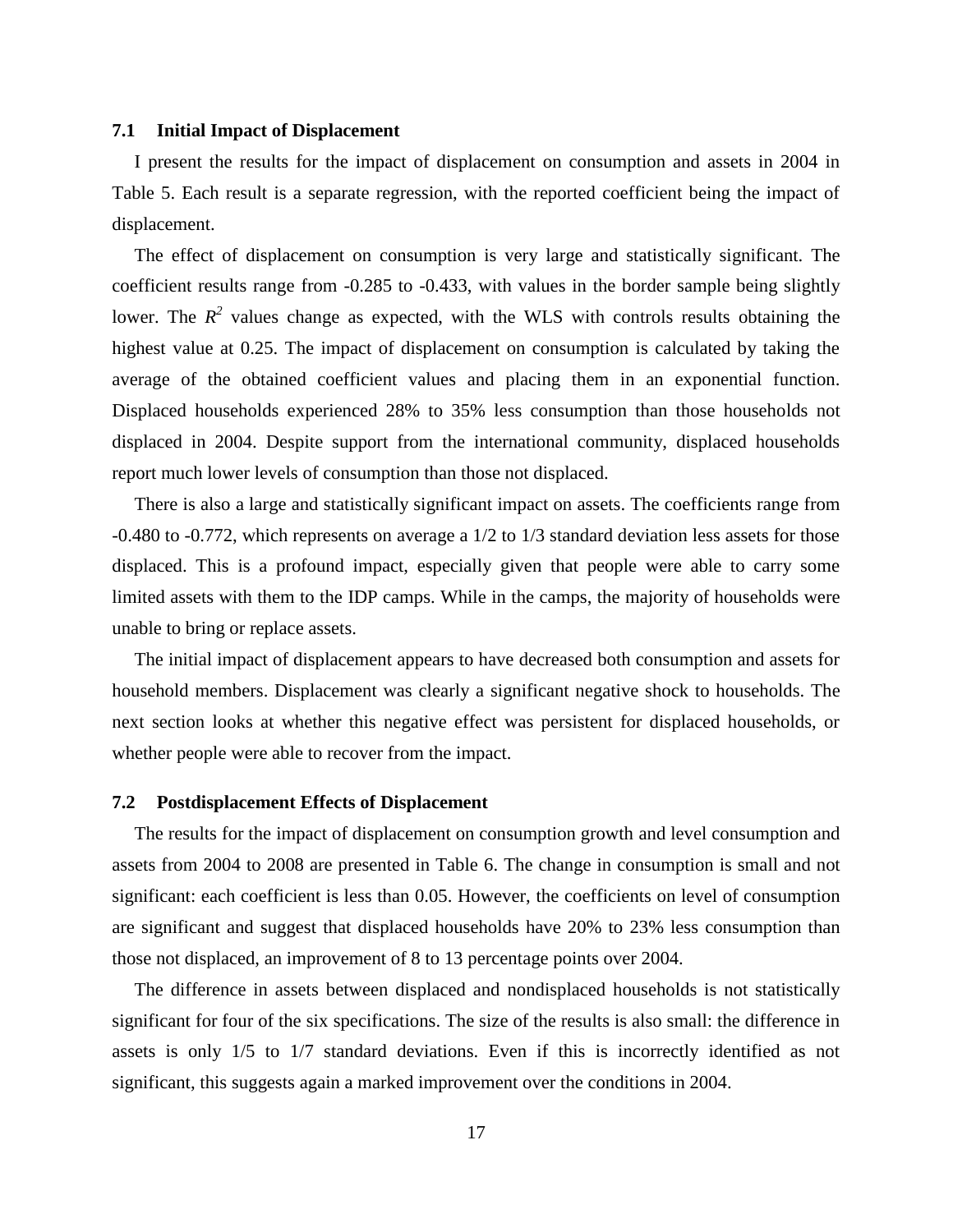The remainder of the specifications in Table 6 are not significant. The size of the coefficients on years of education of the members of the households is very small. The size of the coefficients on days eating protein is large at between 0.820 and 1.222 less days eating meat but is only statistically significant for one specification, the OLS for the full sample.

The coefficients on reported importance of remittances for the household is small and insignificant, suggesting that the improvements in household conditions are not due to remittances received. Likewise, the coefficients for number of household members engaged in agriculture is small and not significant, suggesting, contrary to the literature on poverty traps and risk, displaced households are not moving away from the most important income activity among the population of northern Uganda.

The results suggest that people have begun to recover from displacement. The "imbalance effect" of the neoclassical model suggests that production (and hence consumption), will be decreased due to increases in investment while households catch up to steady-state welfare. We do not see this mechanism happening here with the full sample, and so it is not yet clear what is driving the recovery. The heterogeneous analysis discussed next on the other hand does suggest movement in line with the neoclassical model.

## **7.3 Heterogeneous Effects of Displacement**

Once households were moved into the camps, much of their consumption, health and education was dictated by the NGOs and the government. For most of the population, as seen in Section 7.1, this presented a significant decrease in consumption. As discussed in Section 3, the impact of displacement may not have been equal for all of the population. This section looks at the heterogeneity of impact through the retrospective asset question asked in 2004. The sample is divided into quartiles. As detailed in Equation 5, a dummy for the top 75% is interacted with the dummy for IDP status. This allows for an estimation of the differential impact between those who were the most poor in 1999 and rest of the population. The results are presented in Table 7.

The coefficients on consumption are statistically significant and suggest that the most vulnerable have not improved their situation since 2004. They have experienced a decrease in consumption of 48% to 55% from 2004 to 2008, perhaps because consumption in the camps was directed by the international community, and so those that had very little may have seen their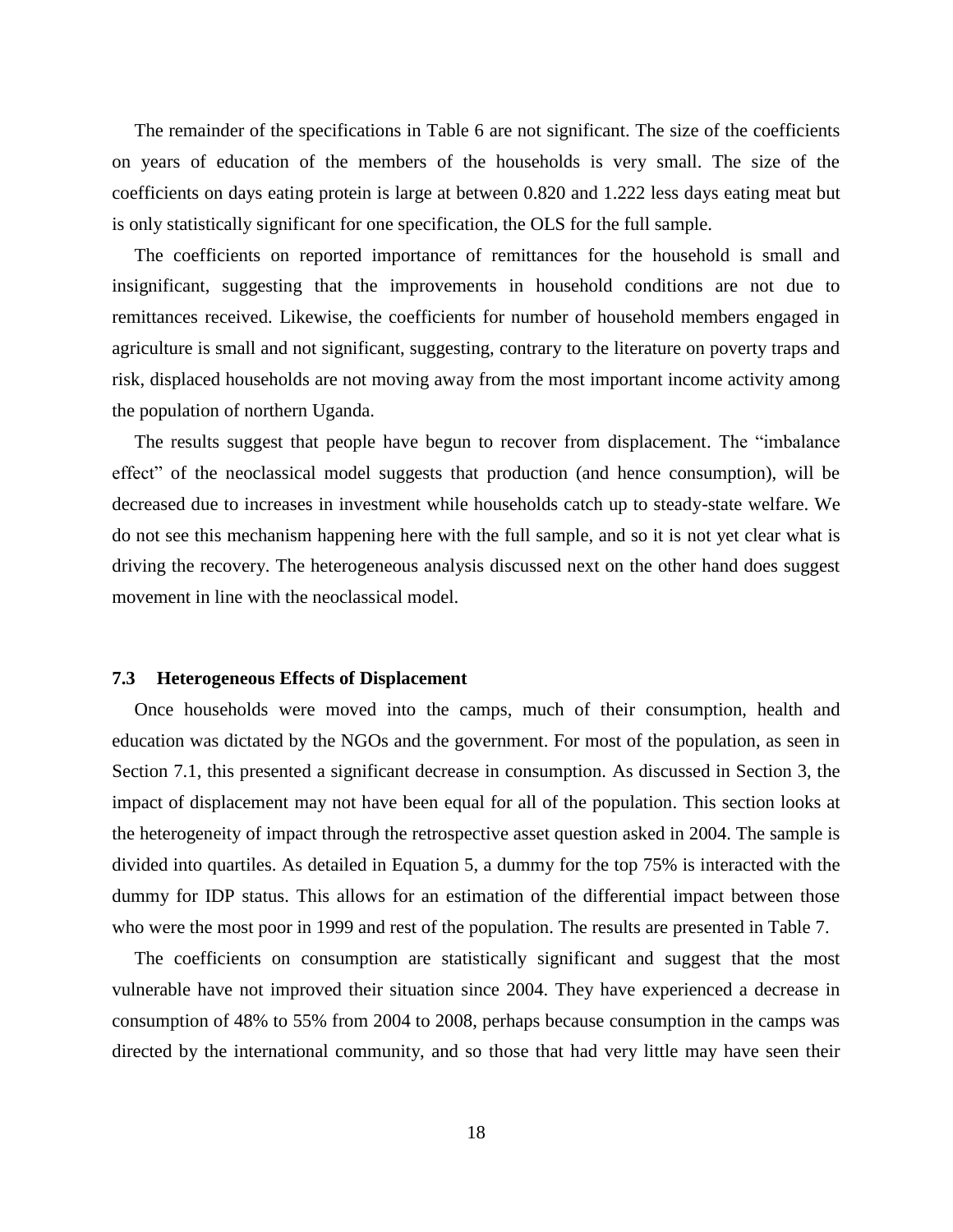conditions improve. Consumption levels of the most vulnerable displaced households are 33% of the nondisplaced households across both of the samples.

The coefficients for the interaction of log consumption and being in the top three quartiles of 1999 assets are positive and of a consistent size across the samples. While the individual coefficients for the interaction term are not significant, they are jointly significant with the IDP dummy. This suggests that the better off households experienced a significant amount of recovery since 2004: from a 35% decrease in consumption to only 18%. While still not a full recovery, this is a significant turnaround.

For assets, there is no effect from displacement on the poorest households, but there is a large though statistically insignificant effect for most specifications for those in the top three quartiles. The effect is between 1/3 and 1/4 of a standard deviation. This is again an improvement from the 2004 results, suggesting that better off households have recovered some physical assets, but are still missing a significant amount.

The effect of displacement on household education is of a large size for those in the top 3 quartiles: better off displaced households have 1.2 to 1.5 fewer years of education. The results are suggestive that the better off households reduced investment in education, consistent with the neoclassical growth model.

The results for days eating protein and importance of remittances are of a small size and not significant across all asset levels. However, there is some evidence that the most vulnerable were affected by displacement through a movement from engagement in agriculture. This may be best explained through an exploration of timing of return.

While the majority of households returned from the IDP camps in 2006, timing of return varied. The results (not shown) of the correlation between timing of return and the outcomes described above are not significant for most of the specifications, except for the number of household members engaged in agriculture, which is a large size and statistically significant. On average, returning home one year earlier is associated with having approximately 0.4 more household members working in agriculture. This result is not surprising as those that chose to return home knew that they would be leaving the free food distribution system and would need to provide for themselves. These are also likely richer households, explaining the difference in agriculture activity between the bottom quartile and top 3 quartiles found in the previous section.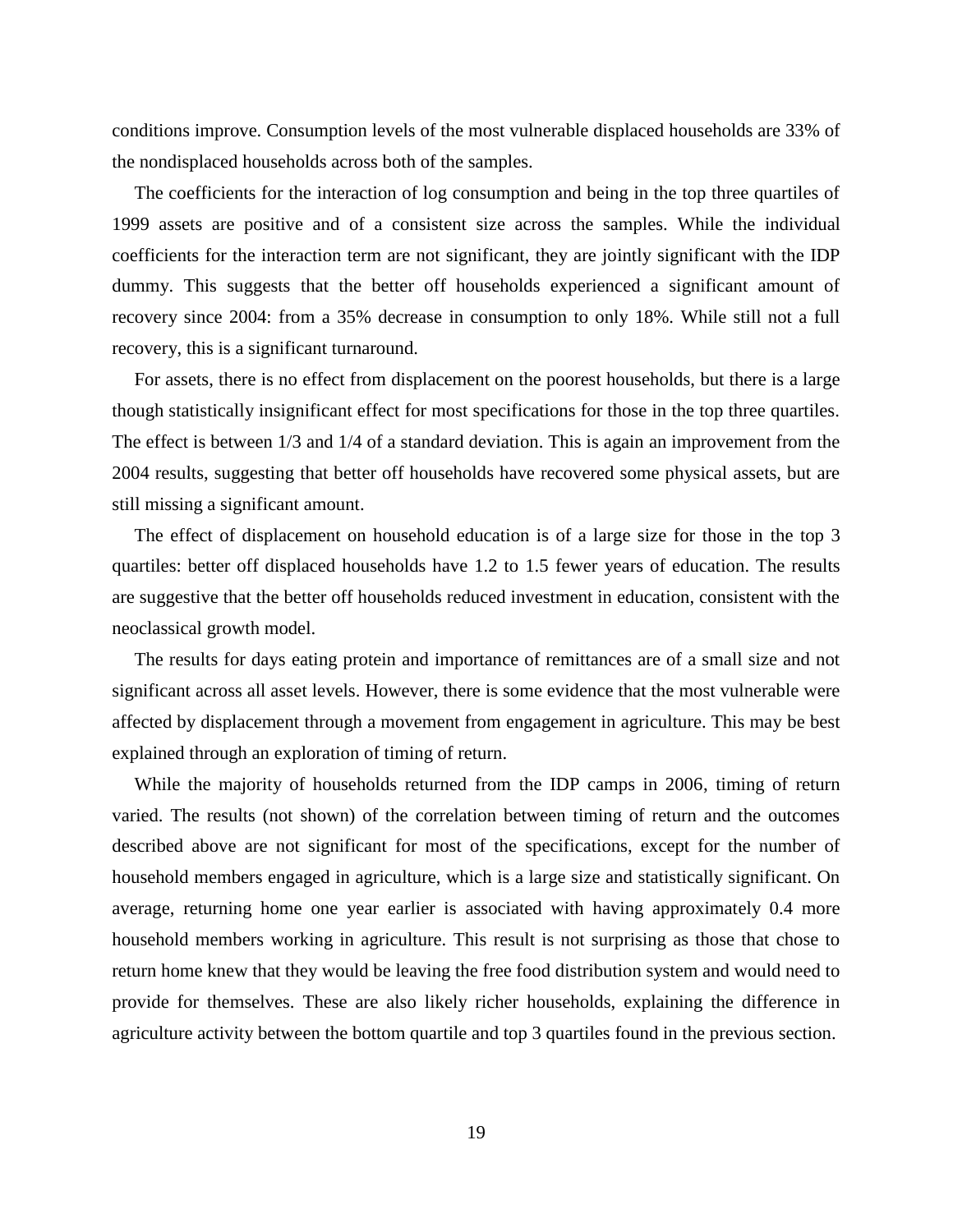#### **8 Discussion**

The results of this analysis suggest that the impact of the displacement in northern Uganda was initially very severe. Households that were displaced experienced significantly lower levels of consumption and assets than comparable households not displaced. Shortly after returning home, some households have largely recovered, but the poorest households have not.

The results confirm the growth models discussed in Section 3. Conditions have improved for those most likely to be able to change investment toward the physical assets lost during displacement, but the poorest households appear unable to recover. This leaves the question as to why people are able to recover so much in such a short period of time. The evidence shows that remittances were not a part of recovery. The effect of education on households in the top 3 quartiles of assets may be suggestive of one reason. The effect of displacement on education is not strongly robust, and it is not clear if this impact is due to household decisions to decrease investment or the lack of facilities in the IDP camps, but it does offer some evidence that there may have been a shift from human to physical capital investment, which is consistent with a neoclassical growth model and the predicted "imbalance effect."

Another possibility is that the NGOs operating in Lira were able to replace these assets and help return people to normal consumption levels. From discussions with NGOs that operated in Lira throughout the displacement time period, from 2006 to 2008 there was some activity targeted specifically toward returning IDPs, though these were mostly small scale projects that targeted relatively few people. Many NGOs focused on water and sanitation works with no impact on asset accumulation. Others did provide animals, such as bulls and goats, but in very small quantities compared to the population. Finally, the WFP supported some small scale agriculture and fishing rehabilitation programs, but again this was small compared to the population, especially in Lira. The majority of programs focused on Acholiland where the effects of displacement were clearly greater.

The majority of programs mainly focused on maintaining basic and vital services, such as health, sanitation and food distribution. This limited involvement, combined with the results presented here, suggests that much of the growth is due to investment decisions of the people. Clearly though, by 2008 the people have been unable to completely recover from the conflict. It is also possible that many of the results here will have implications for long-run effects from malnutrition, loss of human capital accumulation and decreased cognitive development that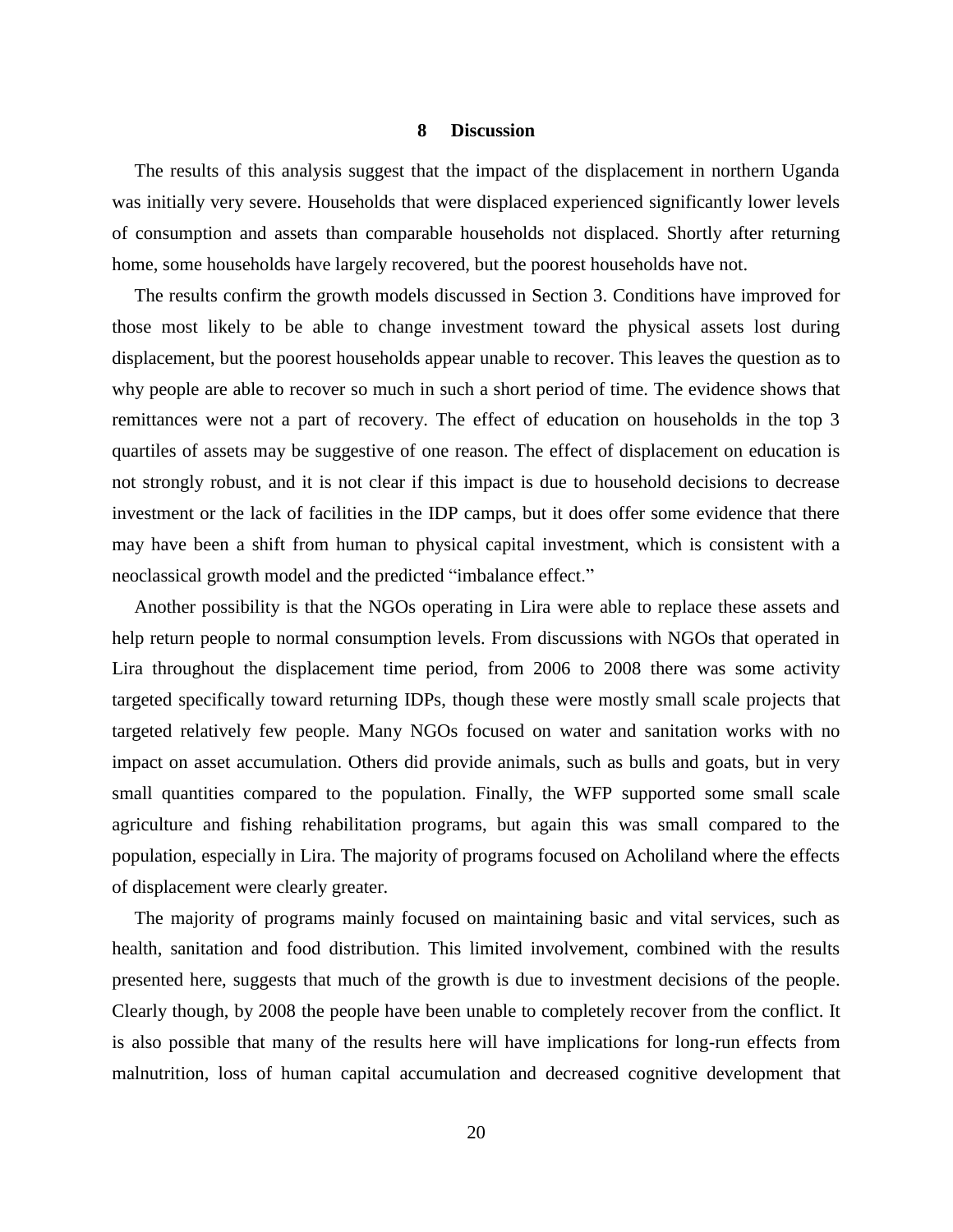cannot be explored in this data. The results though suggest that the poorest households are failing to recover entirely, and so there is likely still a role for the international community and the government of Uganda to help push this population back on to their original steady-state growth path.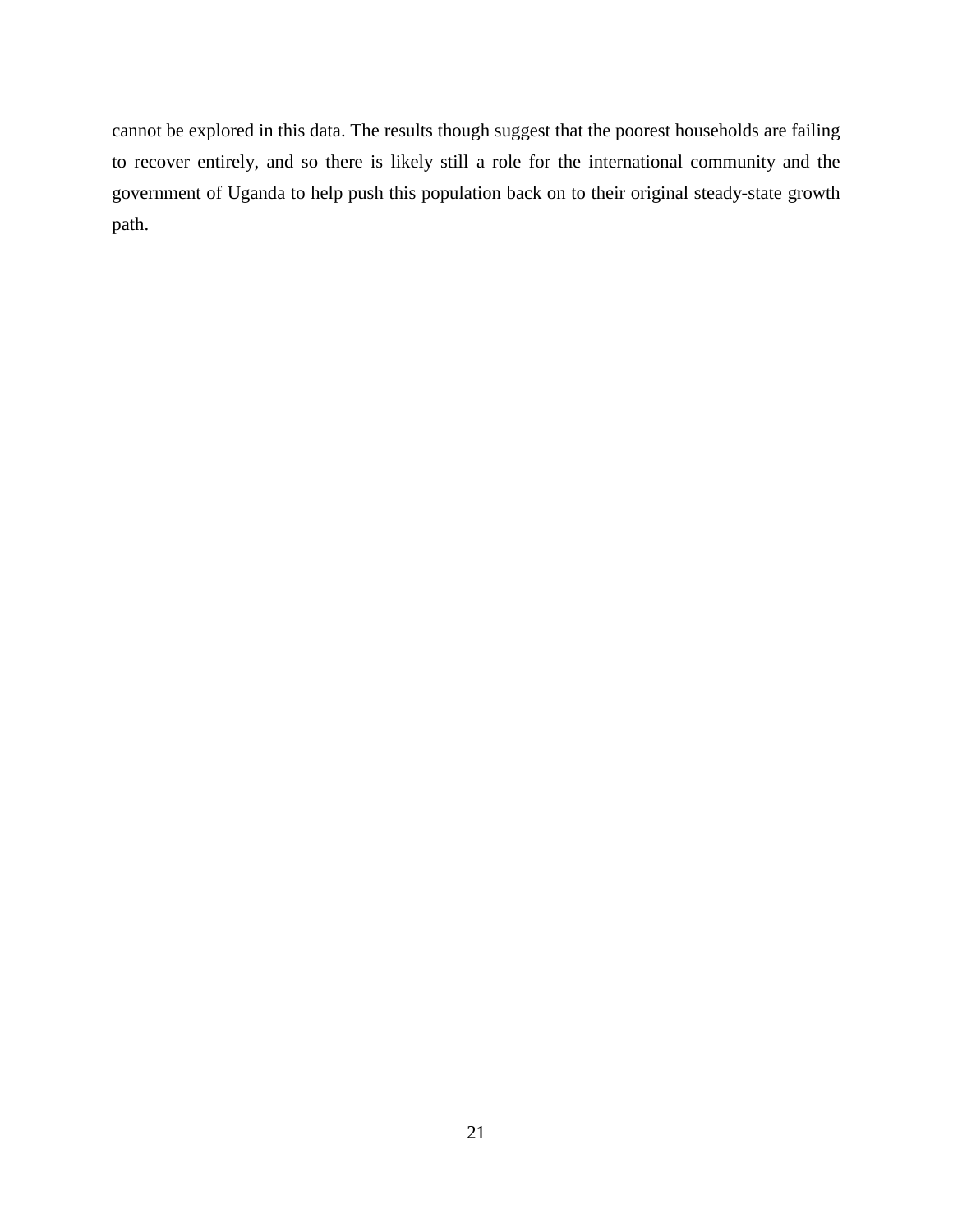# **9 References**

Akresh, Richard and Damien de Walque, Armed Conflict and Schooling: Evidence from the 1994 Rwandan Genocide," IZA Discussion Paper No. 3516, 2008.

Alderman, Harold, John Hoddinott, and Bill Kinsey, "Long Term Consequences Of Early Childhood Malnutrition," Oxford Economic Papers, July 2006, 58 (3), 450-474.

Barrett, Chris and Michael Carter, "The Economics of Poverty Traps and Persistent Poverty: An Asset-based Approach," Journal of Development Studies, 2006, 42 (2), 178-199.

Barro, Robert J. and Xavier Sala i Martin, Economic Growth, 2nd Edition, 2003.

Bayer, Patrick, Fernando Ferreira, and Robert McMillan, "A Unified Framework for Measuring Preferences for Schools and Neighborhoods," Journal of Political Economy, 2007, 115 (4), 588- 638.

Beber, Bernd and Christopher Blattman, "The Logic of Child Soldiering and Coercion," International Organization, forthcoming.

Behrman, Jere, "Intrahousehold Allocation of Nutrients in Rural India: Are Boys Favored? Do Parents Exhibit Inequality Aversion?," Oxford Economic Papers, 1988, 40 (1), 32-54.

Bellows, John and Edward Miguel, "War and Local Collective Action in Sierra Leone," Journal of Public Economics, 2009, 93, 1144-1157.

Black, Sandra, "Do Better Schools Matter? Parental Valuation of Elementary Education," Quarterly Journal of Economics, May 1999.

Blattman, Chris and Jeannie Annan, "The Consequences of Child Soldiering," The Review of Economics and Statistics, November 2010, 92 (4), 882-898.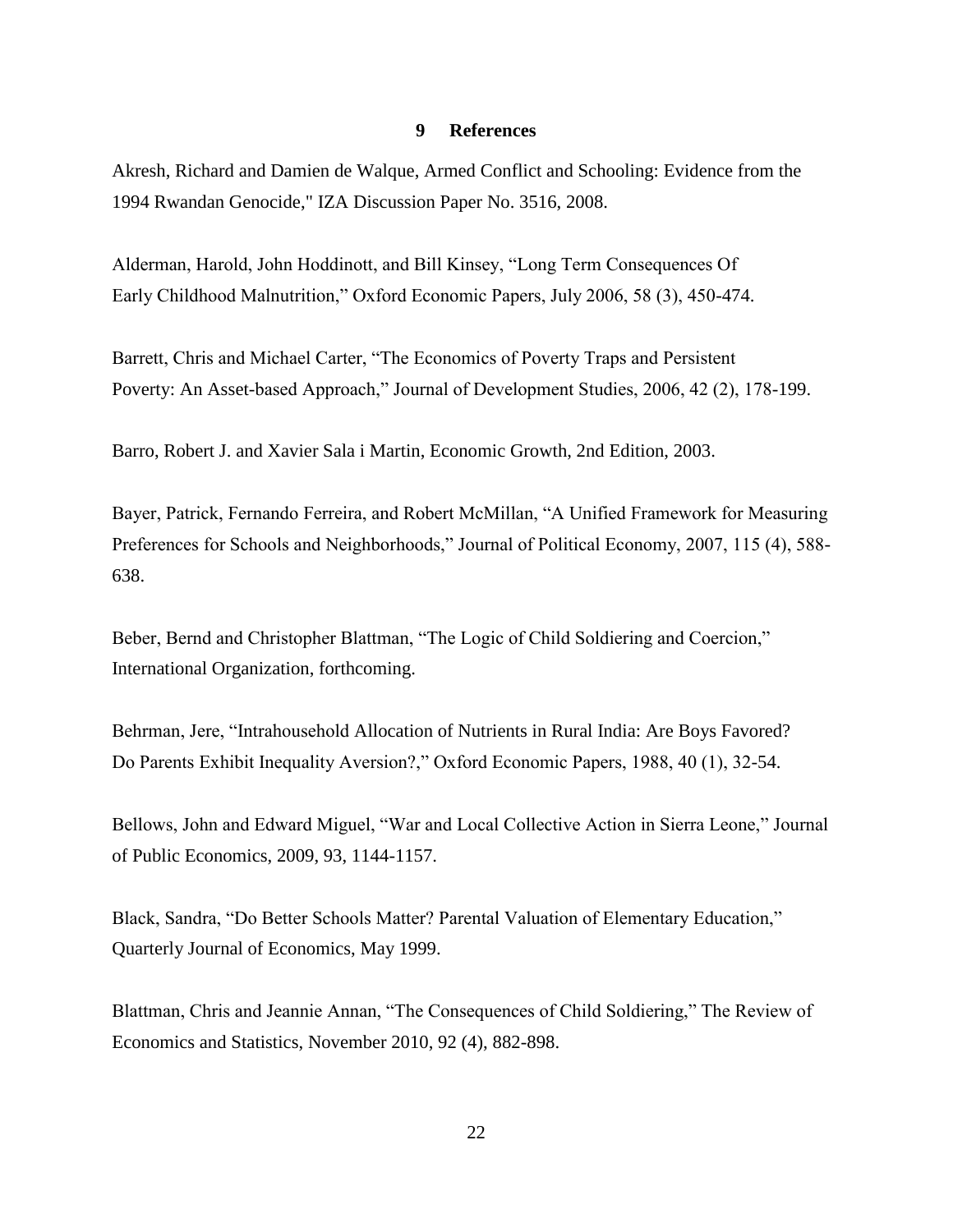Boothby, Neil, "What Happens When Child Soldiers Grow Up? The Mozambique Case Study," Intervention, 2006, 4 (3), 244-259.

Brakman, Steven, Harry Garretsen, and Marc Schramm, "The Strategic Bombing of German Cities During World War II and Its Impact on City Growth," Journal of Economic Geography, 2004, 4 (2), 201-218.

Bundervoet, Tom, Philip Verwimp, and Richard Akresh, "Health and Civil War in Rural Burundi," Journal of Human Resources, 2009, 44 (2).

Chen, Siyan, Norman Loayza, and Marta Reynal-Querol, "The Aftermath of Civil War," The World Bank Economic Review, 2008, 22 (1), 63-85.

Collier, Paul, "On Economic Consequences of Civil War," Oxford Economic Papers, 1999, 51 (1), 168-183.

Collier, Paul, Lani Elliott, Hvard Hegre, Marta Reynal-Querol, Anke Hoeffler, and Nicholas Sambanis, Breaking the Conflict Trap: Civil War and Development Policy, New York: Oxford University Press, 2003.

Cortes, Kalena, "Are Refugees Different From Economic Immigrants? Some Empirical Evidence on the Hetergeneity of Immigrant Groups in the United States," The Review of Economics and Statistics, 2004, 86 (2), 465-480.

Davis, Donald and David Weinstein, "Bones, Bombs, and Break Points: The Geography of Economic Activity," The American Economic Review, 2002, 92 (5), 1269-1289.

de Walque, Damien, "The Socio-Demographic Legacy of the Khmer Rouge Period in Cambodia," Population Studies, 2006, 60 (2), 223-231.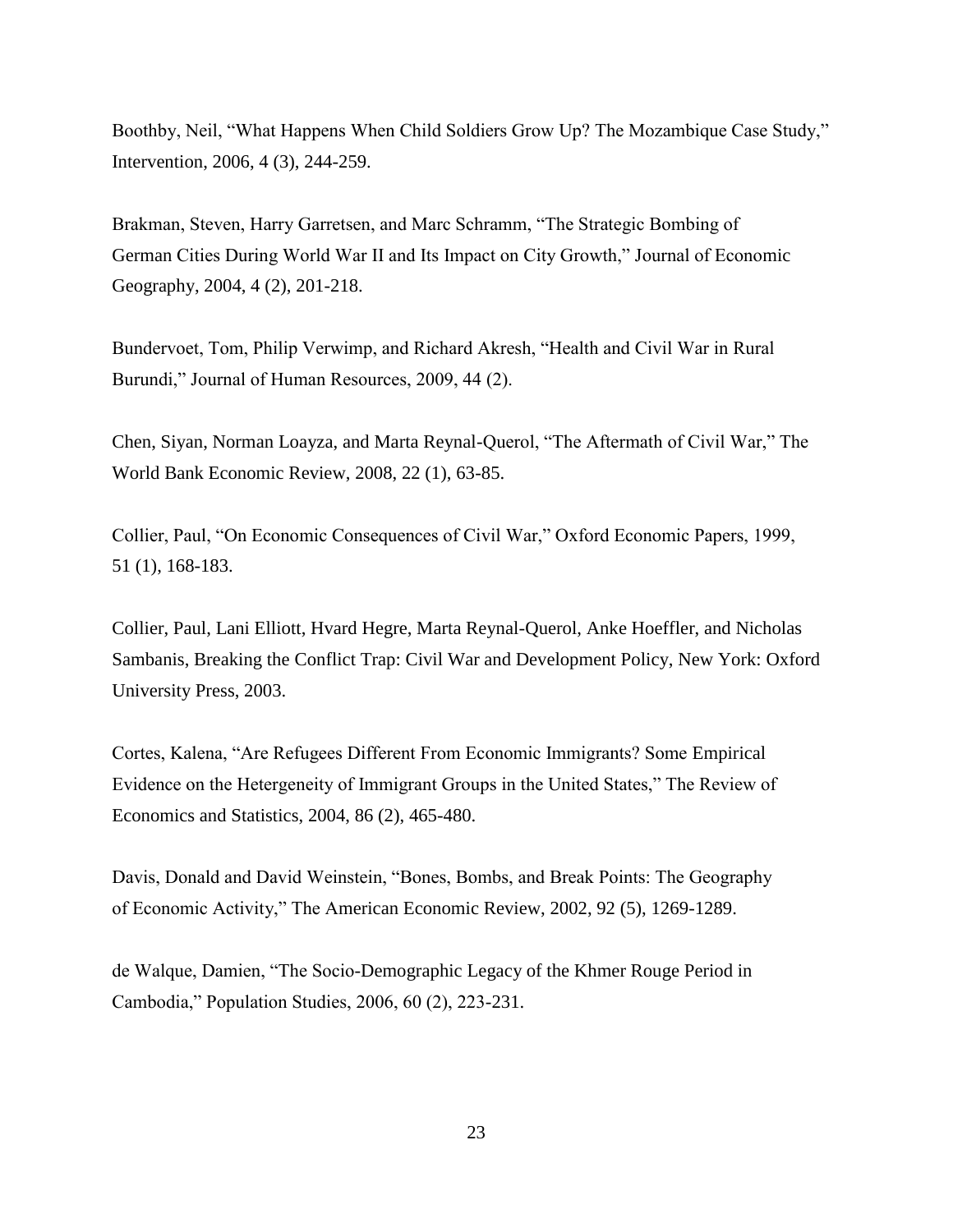Filmer, Deon and Lant Pritchett, "Estimating Wealth Effects Without Expenditure Data Or Tears: An Application to Educational Enrollments in States of India," Demography, February 2001, 38 (1), 115-132.

Firpo, Sergio, "Efficient Semiparametric Estimation of Quantile Treatment Effects," Econometrica, 2007, 75 (1), 259-276.

Frandsen, Brigham, "Nonparametric Identification and Estimation of Regression Discontinuity Quantile Treatment Effects," Working Paper, 2009.

Galor, Oded and Joseph Zeira, "Income Distribution and Macroeconomics," Review of Economic Studies, 1993, 60, 35-52.

Ghobarah, Hazem, Paul Huth, and Bruce Russett, "CivilWars Kill and Maim People - Long After the Shooting Stops," American Political Science Review, 2003, 97, 189-202.

Hirano, Keisuke, Guido W. Imbens, and Geert Ridder, "Efficient Eastimation of Average Treatment Effects Using the Estimated Propensity Score," Econometrica, 2003, 71 (4), 1161-1189.

Ibanez, Ana Mara and Andres Moya, "The Impact of Intra-State Conflict on Economic Welfare and Consumption Smoothing: Empirical Evidence for the Displaced Population in Colombia," Households in Conflict Network Working Paper, 2006, (23).

Jalan, Jyotsna and Martin Ravallion, "Behavioral responses to risk in rural China," Journal of Development Economics, 2001, 66 (1).

Justino, Patricia, "The Impact of Armed Civil Conflict on Household Welfare and Policy Responses," HiCN Working Paper 61, 2009.

Kondylis, Florence, "Agricultural Outputs and Conflict Displacement: Evidence from a Policy Intervention in Rwanda," Economic Development and Cultural Change, October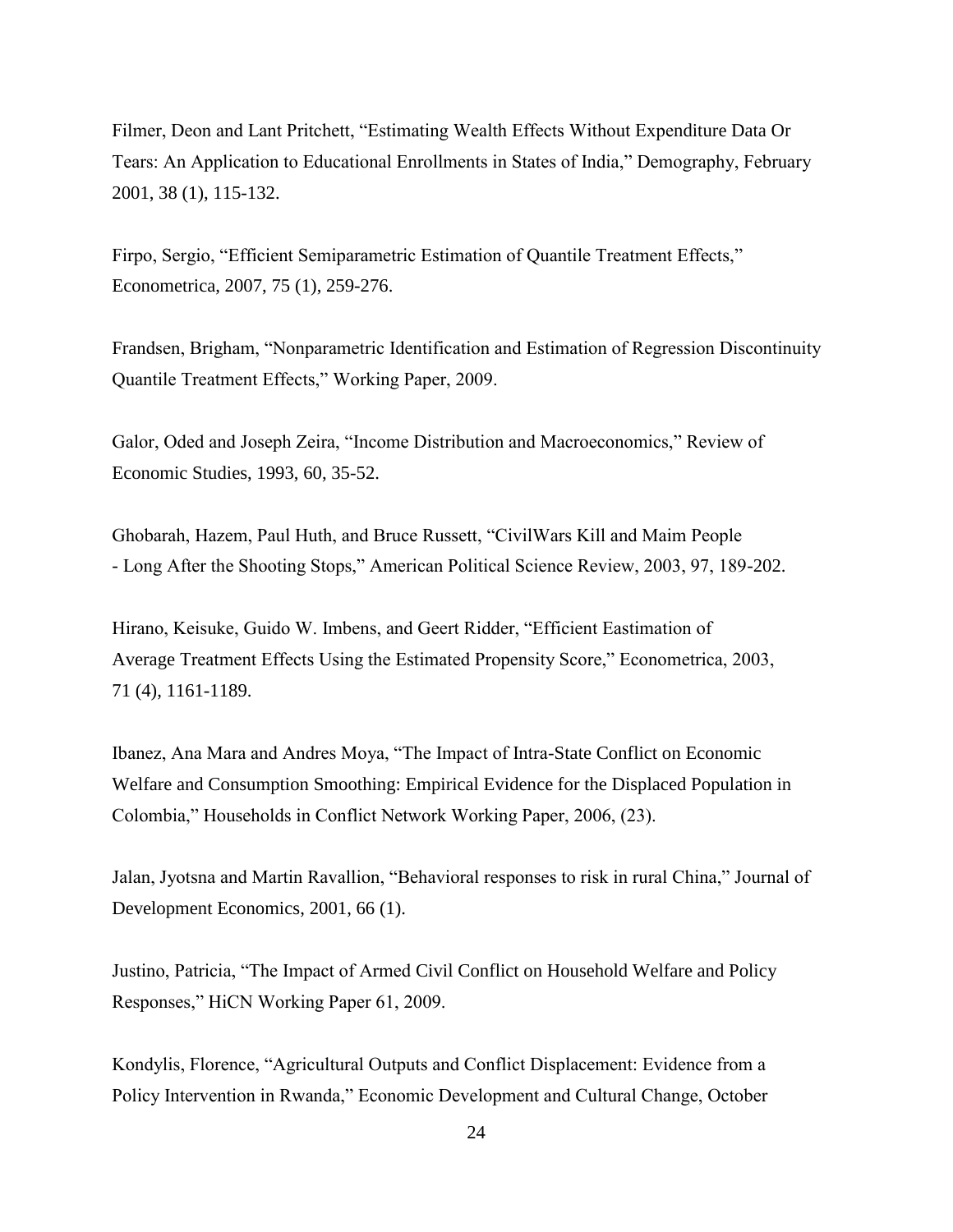2008, 57 (1), 31-66.

Lindeman, Richard, Peter Merenda, and Ruth Gold, Introduction to Bivariate and Multivariate Analysis, New York: Scott, Foresman, 1980.

Lokshin, Michael and Martin Ravallion, "Household Income Dynamics in Two Transition Economies," Studies in Nonlinear Dynamics & Econometrics, 2004, 8 (3).

Miguel, Edward and Christopher Blattman, "Civil War," The Journal of Economic Literature, 2010, 48 (1), 357.

Miguel, Edward and Gerard Roland, "The Long Run Impact of Bombing Vietnam," Journal of Development Economics, 2011, 96, 1-15.

Mogues, Tewodaj and Michael Carter, "Social Capital And The Reproduction Of Inequality In Socially Polarized Economies," Journal of Economic Inequality, December 2005, 3 (3), 193-219.

Porter, Matthew and Nick Haslam, "Predisplacement and Postdisplacement Factors Associated with Mental Health of Refugees and Internally Displaced Persons," Journal of American Medical Association, 2005, 294 (5), 602-612.

Raleigh, Clionadh and Hvard Hegre, "Introducing ACLED: An Armed Conflict Location and Event Dataset," Paper presented to the conference on Disaggregating the Study of Civil War and Transnational Violence, University of California Institute of Global Conflict and Cooperation, San Diego, CA, 78 March, 2005.

Rosenbaum, P.R. and D.B. Rubin, "Assessing sensitivity to an unobserved binary covariate in an observational study with binary outcome," Journal of the Royal Statistical Society, 1983, 11, 212-218.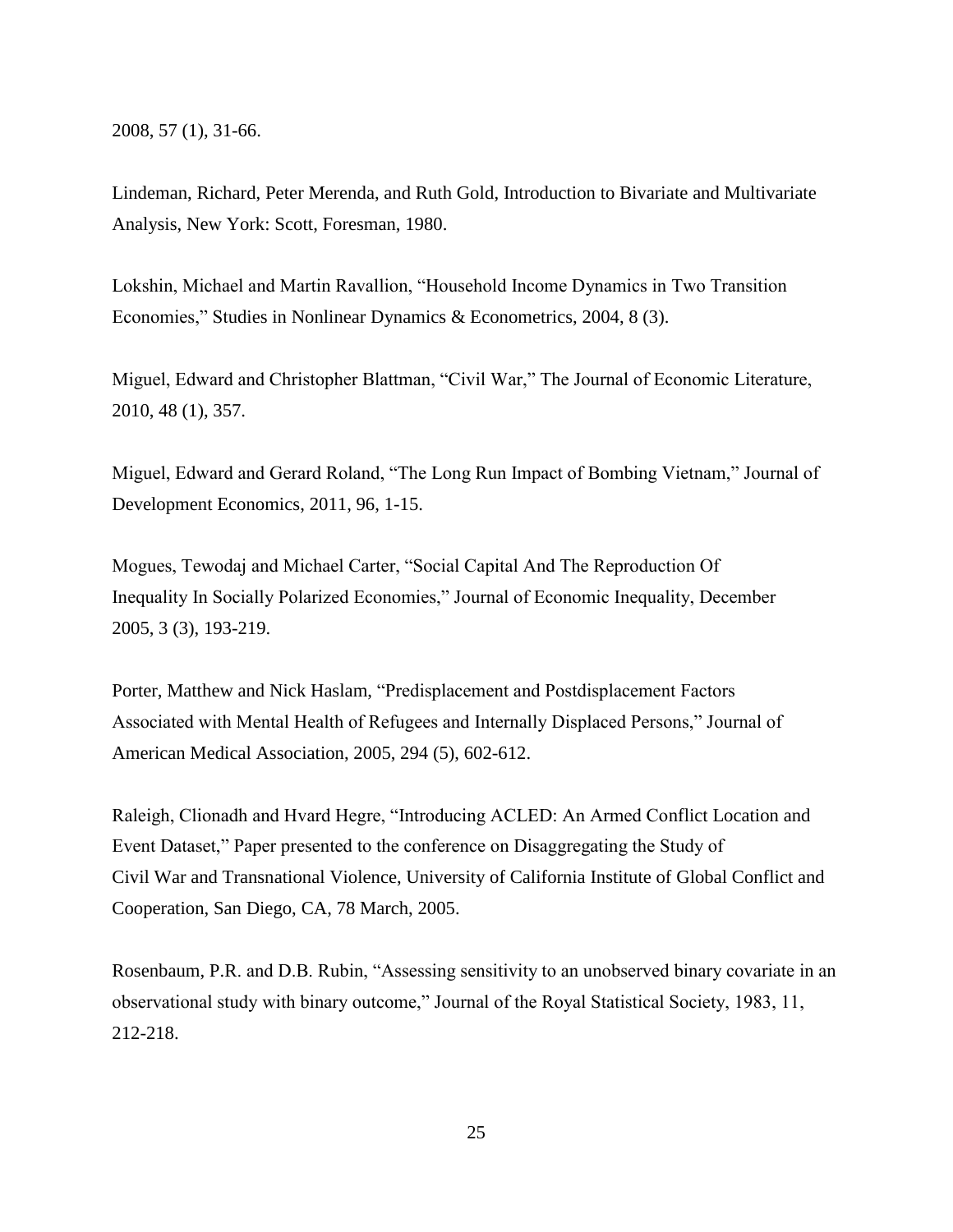Shemyakina, Olga, "The effect of armed conflict on accumulation of schooling: Results from Tajikistan," Journal of Development Economics, 95(2), 186-200, July, 2011.

Ssewanyana, Sarah, Stephen Younger, and Ibrahim Kasirye, "Poverty Under Conflict: The Case for Northern Uganda," Working Paper, 2007.

UNHCR, "UNHCR Global Trends Report," 2010.

Werker, Eric, "Refugee Camp Economies," Journal of Refugee Studies, 2007, 20 (3).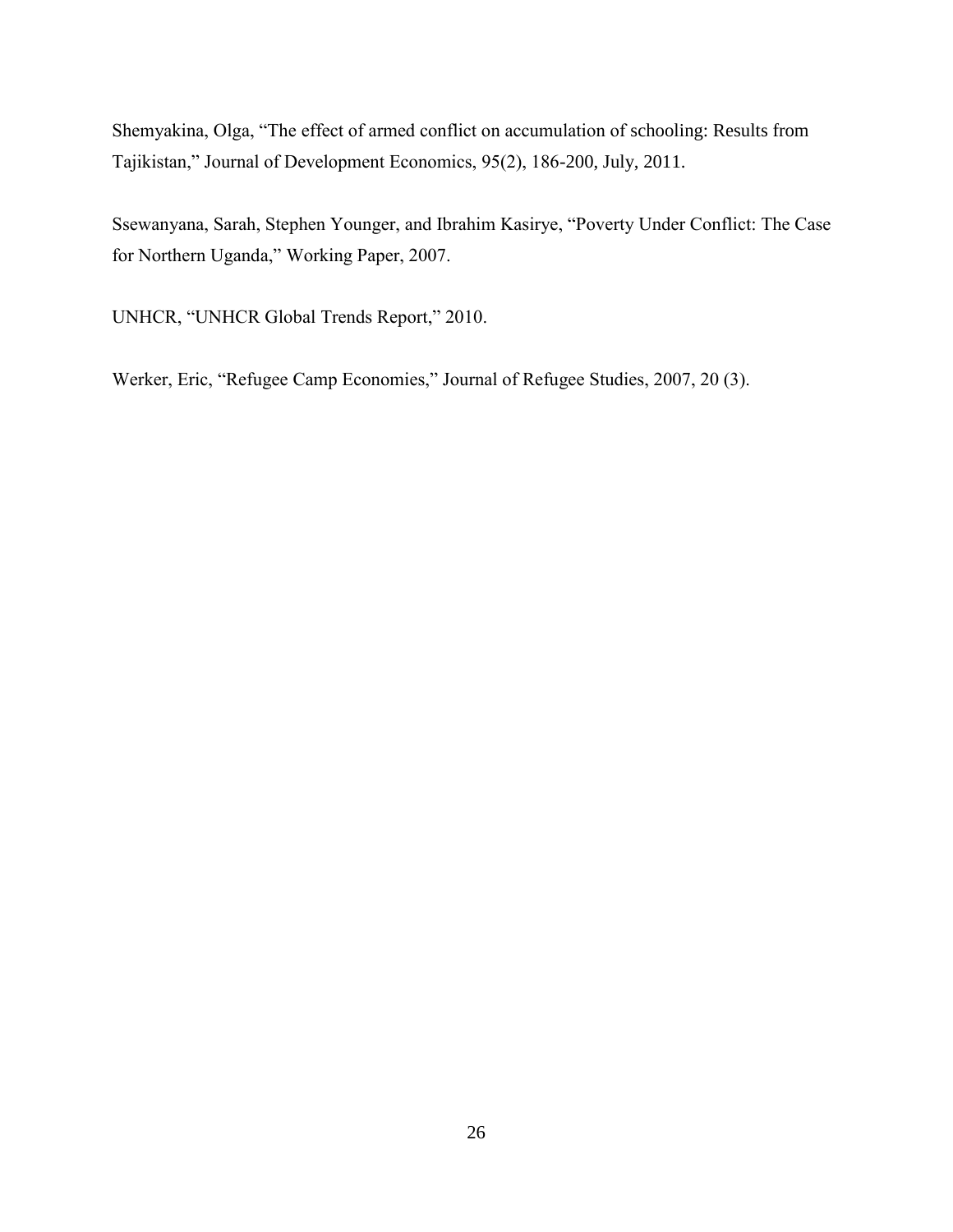Figure 1: Map of Uganda. The districts in the main center of the conflict are outlined in blue. The area studied here is outlined in green.

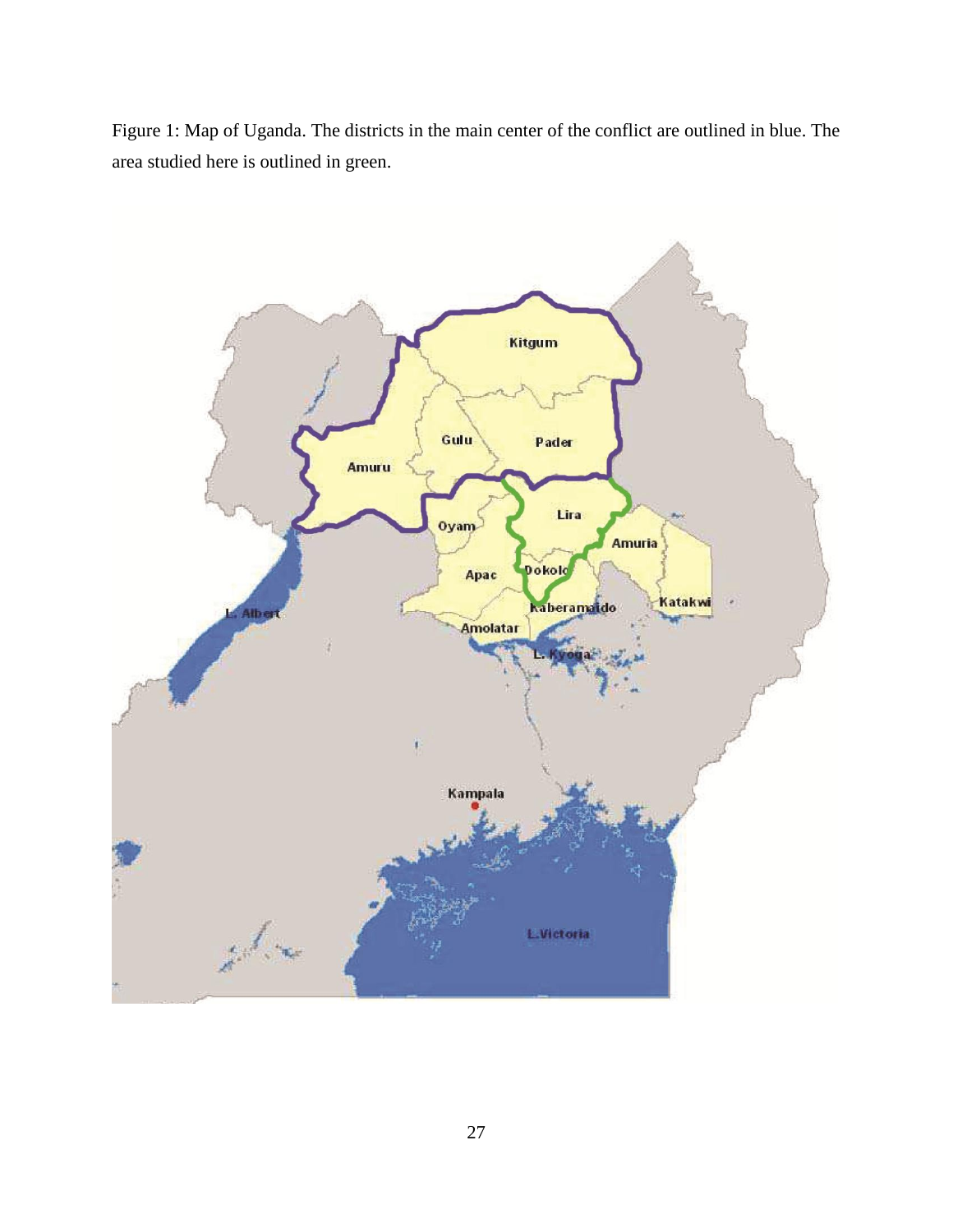Figure 2: Map of the region of interest. Displaced subcounties are above the red line. Nondisplaced subcounties are under the line. Blue dots represent locations of conflict as reported by the Raleigh and Hegre (2005) database of conflict.

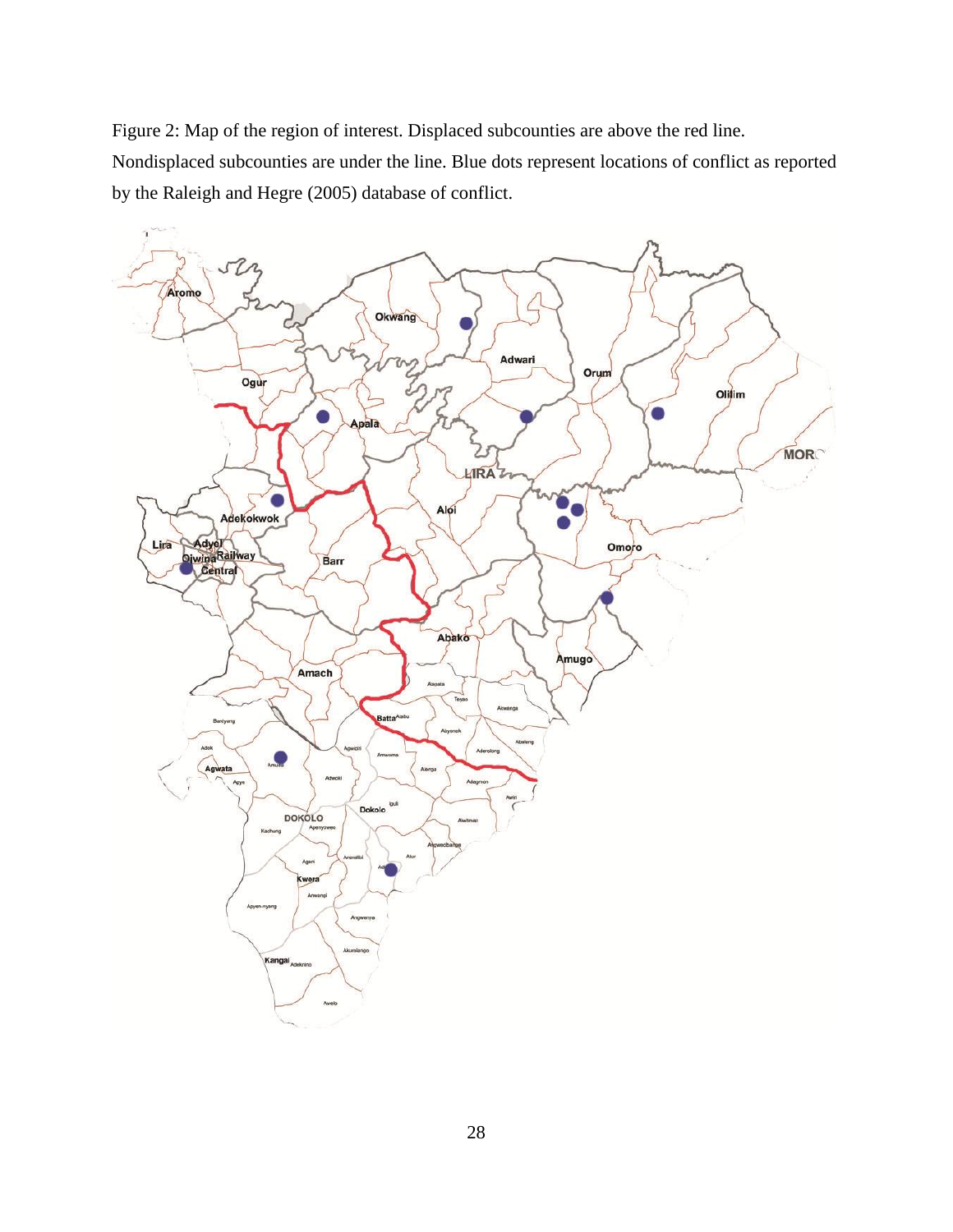|                                                     | If found    |
|-----------------------------------------------------|-------------|
| Does the household reside in an IDP camp?           | $-1.629***$ |
|                                                     | [0.407]     |
| First principal component assets per person in 2004 | 0.319       |
|                                                     | [0.305]     |
| Household head years of education in 2004           | $-0.016$    |
|                                                     | [0.209]     |
| Household head is a female                          | $-1.029$    |
|                                                     | [0.689]     |
| Household head is single in 2004                    | $-1.029$    |
|                                                     | [1.064]     |
| Household head works in agriculture in 2004         | $-0.615$    |
|                                                     | [0.540]     |
| Log household head age in 2004                      | 1.796       |
|                                                     | [11.578]    |
| Size of household in 2004                           | $-0.098$    |
|                                                     | [0.355]     |
| Deaths in household in the last 12 months in 2004   | 0.782       |
|                                                     | [0.852]     |
| <b>Observations</b>                                 | 220         |

Table 1: Determinants of attrition, estimated using the Logit function.

Robust standard errors in brackets, clustered by community \* significant at 10%; \*\* significant at 5%; \*\*\* significant at 1% WLS weights are by sampling probability and propensity score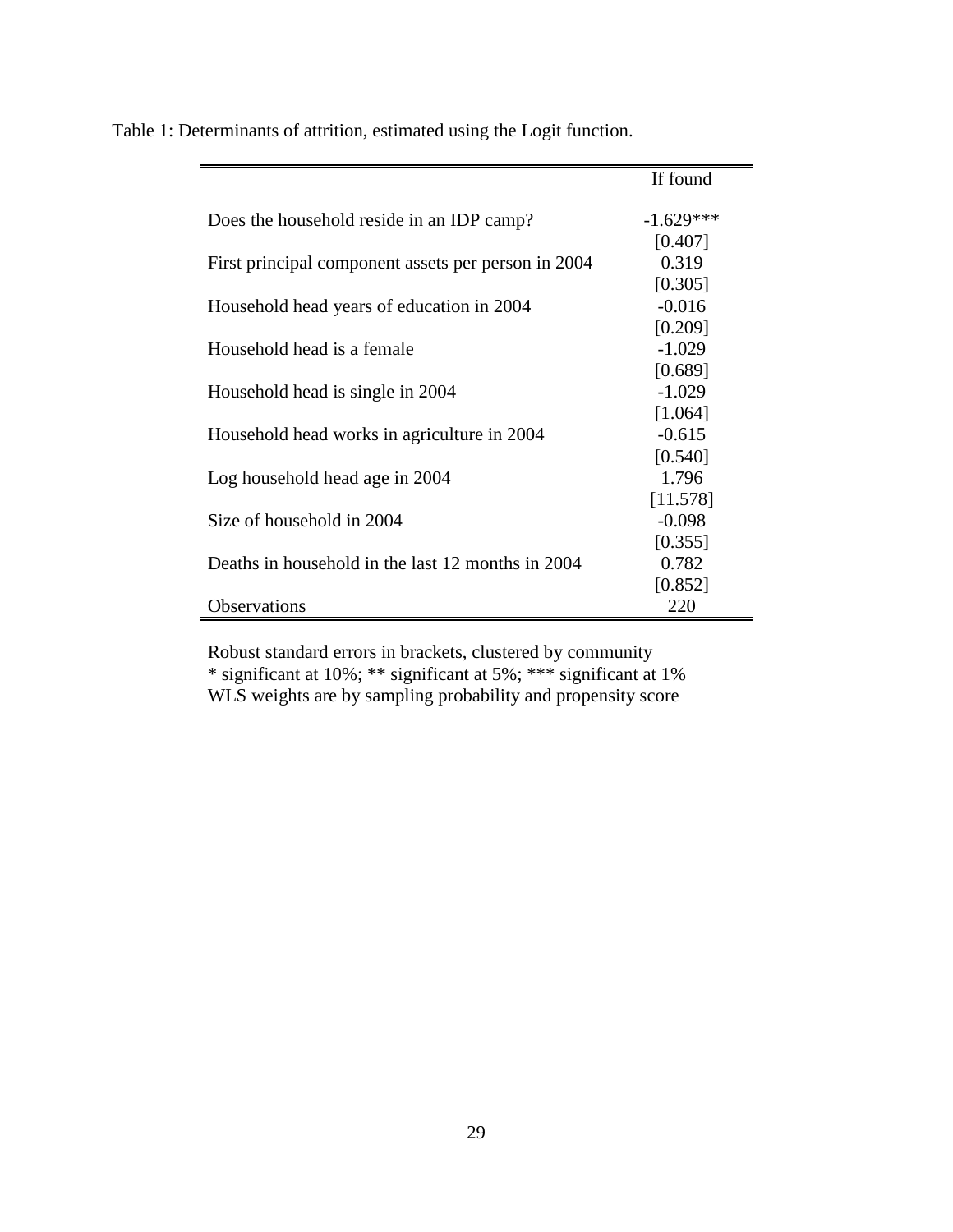Table 2: Summary statistics.

|                                                   | Sample mean [Std Dev]               |            |  |  |
|---------------------------------------------------|-------------------------------------|------------|--|--|
| Variable                                          | Full sample<br><b>Border Sample</b> |            |  |  |
|                                                   |                                     |            |  |  |
| 2004                                              | $Obs=220$                           | Obs= $130$ |  |  |
| Log consumption per person                        | 9.714                               | 9.754      |  |  |
|                                                   | [0.770]                             | [0.806]    |  |  |
| First principal component assets per person       | $-0.229$                            | $-0.168$   |  |  |
|                                                   | [1.356]                             | [1.436]    |  |  |
| Does the household reside in an IDP camp?         | 0.636                               | 0.587      |  |  |
|                                                   | [0.484]                             | [0.498]    |  |  |
| Household head years of education                 | 4.876                               | 4.905      |  |  |
|                                                   | [4.179]                             | [4.070]    |  |  |
| Household head is a female                        | 0.312                               | 0.291      |  |  |
|                                                   | [0.466]                             | [0.459]    |  |  |
| Household head is single                          | 0.245                               | 0.249      |  |  |
|                                                   | [0.433]                             | [0.437]    |  |  |
| Household head works in agriculture               | 0.187                               | 0.207      |  |  |
|                                                   | [0.392]                             | [0.410]    |  |  |
| Household head age                                | 41.107                              | 39.346     |  |  |
|                                                   | [14.152]                            | [13.93]    |  |  |
| Size of household                                 | 4.827                               | 4.813      |  |  |
|                                                   | [2.093]                             | [2.194]    |  |  |
| Deaths in household in the last 12 months         | 0.149                               | 0.168      |  |  |
|                                                   | [0.358]                             | [0.378]    |  |  |
| First principal component assets in 1999          | 0.033                               | $-0.06$    |  |  |
|                                                   | [1.326]                             | [1.245]    |  |  |
|                                                   |                                     |            |  |  |
| 2008                                              | $Obs=186$                           | Obs= $116$ |  |  |
| Log consumption per person                        | 10.441                              | 10.415     |  |  |
|                                                   | [0.739]                             | [0.743]    |  |  |
| Change in consumption per person                  | 0.675                               | 0.621      |  |  |
|                                                   | [0.924]                             | [0.882]    |  |  |
| First principal component assets per person       | $-0.129$                            | $-0.035$   |  |  |
|                                                   | [1.447]                             | [1.547]    |  |  |
| Household head years of education                 | 5.384                               | 5.006      |  |  |
|                                                   | [4.253]                             | [3.907]    |  |  |
| Average years education for all household members | 3.968                               | 3.844      |  |  |
|                                                   | [1.936]                             | [1.934]    |  |  |
| Household days eating protein                     | 2.544                               | 2.153      |  |  |
|                                                   | [3.164]                             | [2.977]    |  |  |
| Household importance of remittances               | 0.068                               | 0.098      |  |  |
|                                                   | [0.254]                             | [0.301]    |  |  |
| Number of household members in agriculture        | 1.778                               | 1.750      |  |  |
|                                                   | [1.085]                             | [1.085]    |  |  |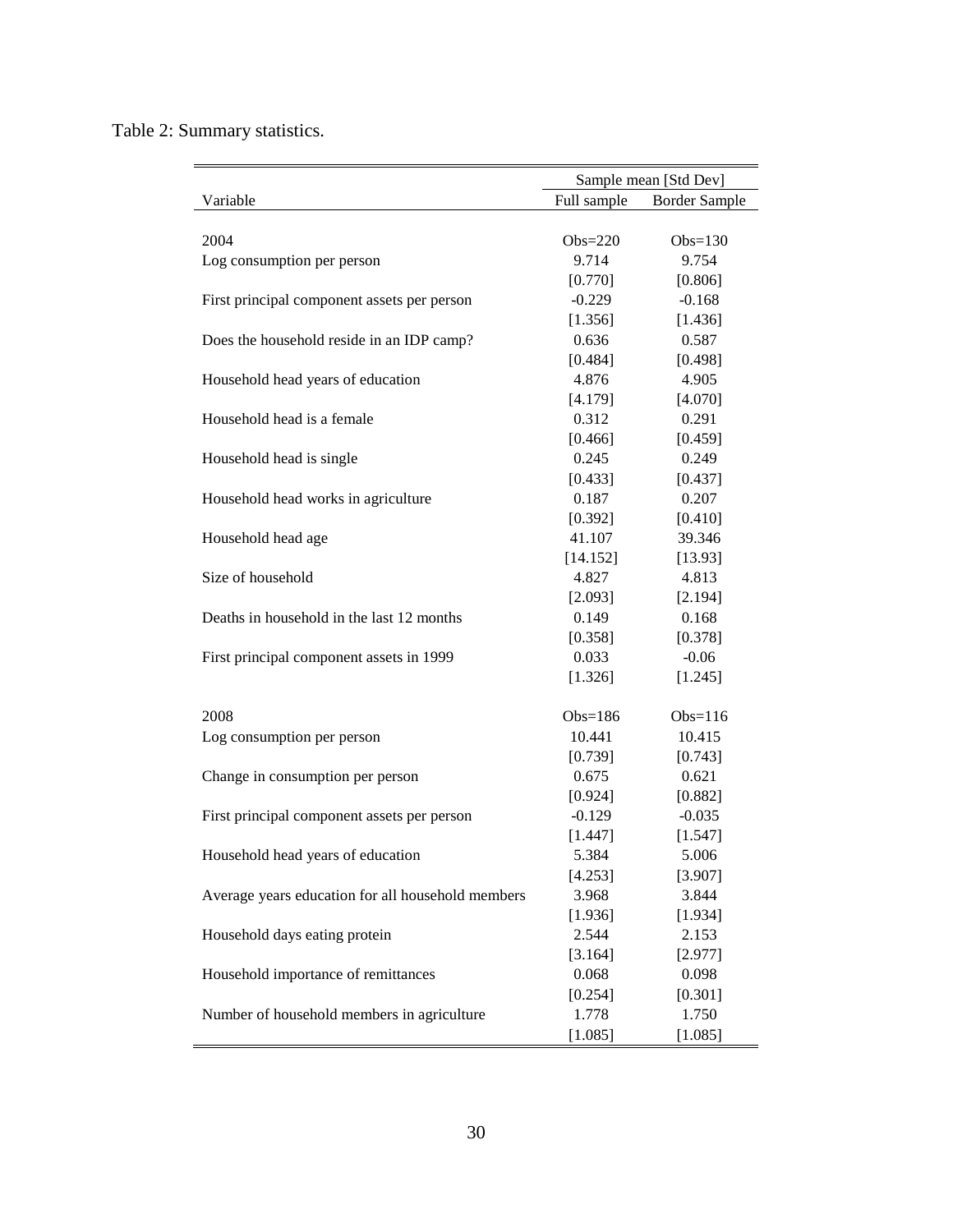Table 3: Balance test for 2004 variables.

|                                           | <b>IDP</b> vs. Non- <b>IDP</b>  |                      |  |  |  |
|-------------------------------------------|---------------------------------|----------------------|--|--|--|
|                                           | Difference in means [Std Error] |                      |  |  |  |
| Variable                                  | Full sample                     | <b>Border Sample</b> |  |  |  |
|                                           |                                 |                      |  |  |  |
|                                           | $Obs=220$                       | $Obs=130$            |  |  |  |
| Household head is a female                | 0.025                           | $-0.038$             |  |  |  |
|                                           | [0.072]                         | [0.088]              |  |  |  |
| Household head is single                  | $-0.021$                        | $-0.04$              |  |  |  |
|                                           | [0.062]                         | [0.097]              |  |  |  |
| Household head works in agriculture       | $-0.046$                        | $-0.039$             |  |  |  |
|                                           | [0.049]                         | [0.068]              |  |  |  |
| Household head age                        | 2.668                           | 4.242                |  |  |  |
|                                           | [2.439]                         | [3.023]              |  |  |  |
| Size of household                         | $-0.257$                        | $-0.006$             |  |  |  |
|                                           | [0.271]                         | [0.428]              |  |  |  |
| Deaths in household in the last 12 months | $-0.053$                        | $-0.098$             |  |  |  |
|                                           | [0.049]                         | [0.064]              |  |  |  |
| First principal component assets in 1999  | $0.9678***$                     | $0.8479***$          |  |  |  |
|                                           | [0.177]                         | [0.199]              |  |  |  |

Robust standard errors in brackets, clustered by community

\* significant at 10%; \*\* significant at 5%; \*\*\* significant at 1%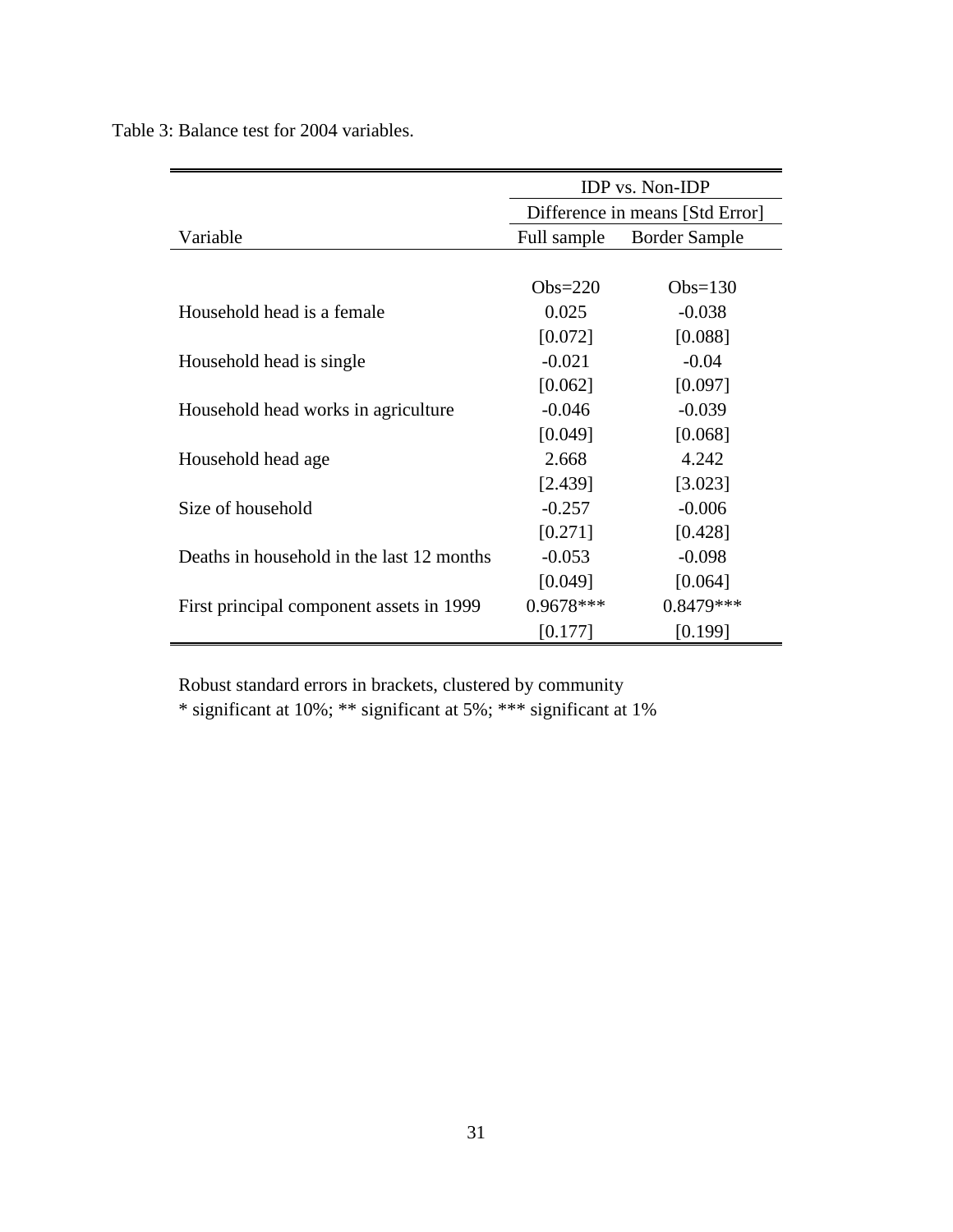|                       |       | Std.                           |   |                |  |
|-----------------------|-------|--------------------------------|---|----------------|--|
|                       | Coef. | Err.                           | N | $\mathbb{R}^2$ |  |
| Apac district         |       | $-0.085$ $0.073$ $521$ $0.003$ |   |                |  |
| Kabermaido district   |       | $-0.017$ 0.077 427 0.000       |   |                |  |
| Border vs Full sample |       | 0.195 0.159 93 0.016           |   |                |  |

Table 4: Placebo tests for log of household per capita consumption in 2004, while people are in the camps.

Each entry represents a separate regression. Robust standard errors are clustered by community.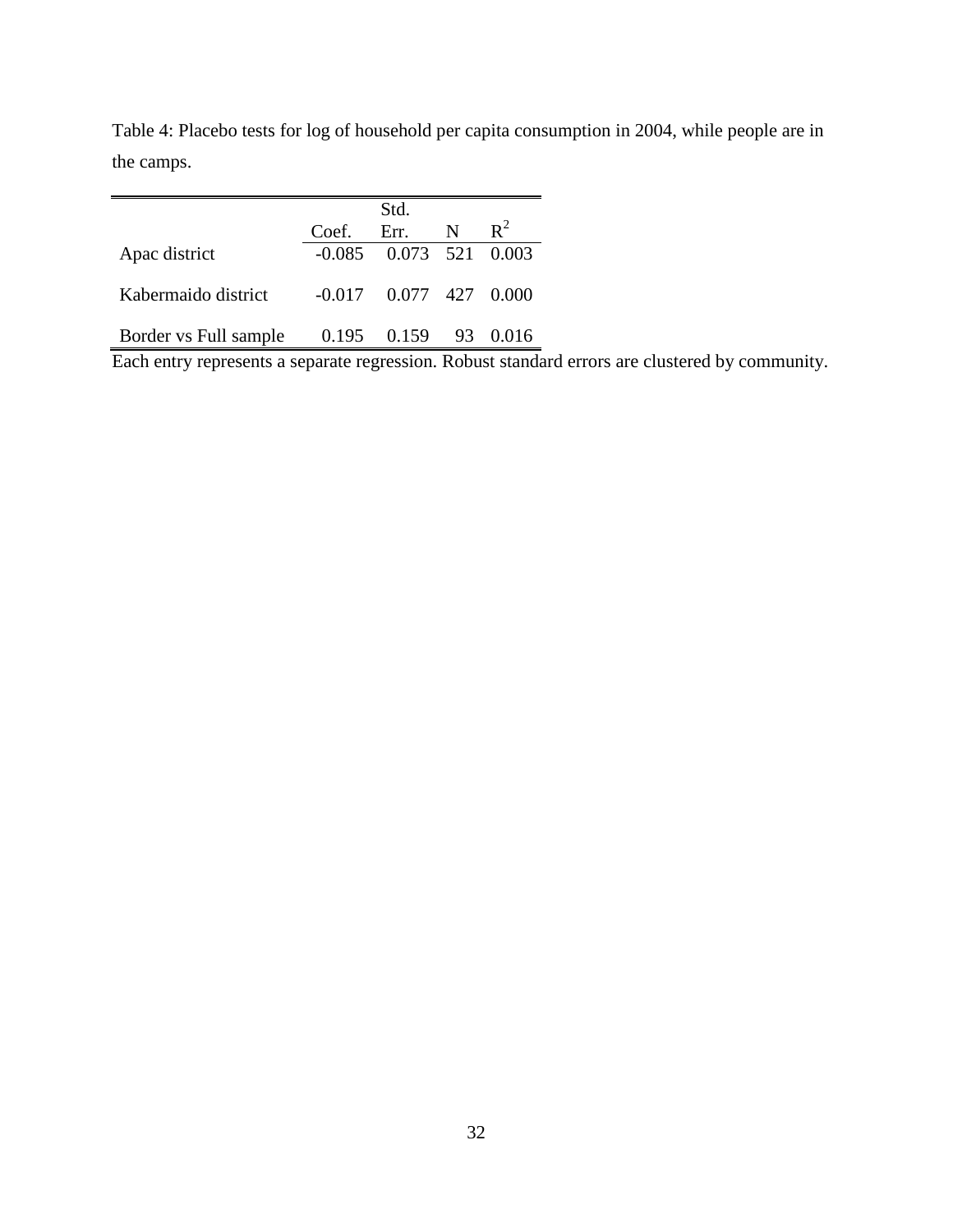|                                  |                                | <b>Border Sample</b><br>$Obs=130$ |                                |                       |                             |                              |                               |                       |
|----------------------------------|--------------------------------|-----------------------------------|--------------------------------|-----------------------|-----------------------------|------------------------------|-------------------------------|-----------------------|
| Dependent<br>Variable            | WLS No<br>Controls             | <b>WLS</b><br>Controls            | <b>OLS</b><br>Controls         | Change                | WLS No<br>Controls          | <b>WLS</b><br>Controls       | <b>OLS</b>                    | Change                |
| Log consumption<br>$R^2$         | $-0.417***$<br>[0.124]<br>0.07 | $-0.433***$<br>[0.115]<br>0.25    | $-0.428***$<br>[0.106]<br>0.23 | $-34.7%$              | $-0.285$<br>[0.169]<br>0.03 | $-0.320*$<br>[0.156]<br>0.24 | $-0.364**$<br>[0.146]<br>0.25 | $-27.6%$              |
| First principal component assets | $-0.768***$                    | $-0.718***$                       | $-0.772***$                    | $-0.753$<br>$1/2$ std | $-0.48$                     | $-0.550*$                    | $-0.613**$                    | $-0.548$<br>$1/3$ std |
| $R^2$                            | [0.223]<br>0.08                | [0.218]<br>0.25                   | [0.184]<br>0.34                | dev<br>less           | [0.296]<br>0.03             | [0.277]<br>0.19              | [0.271]<br>0.29               | dev<br>less           |

Table 5: Regression results for effect of displacement in 2004. People are in IDP camps and have been in the camps for about two years.

Each entry represents a separate regression. Robust standard errors in brackets, clustered by community. \* significant at 10%; \*\* significant at 5%; \*\*\* significant at 1%. Controls include household head log age, years of education, if female, if single, if a single female, if main activity is agriculture, household size, reported deaths in last year and squared values for education, household size and log age. WLS weights are by sampling probability and propensity score.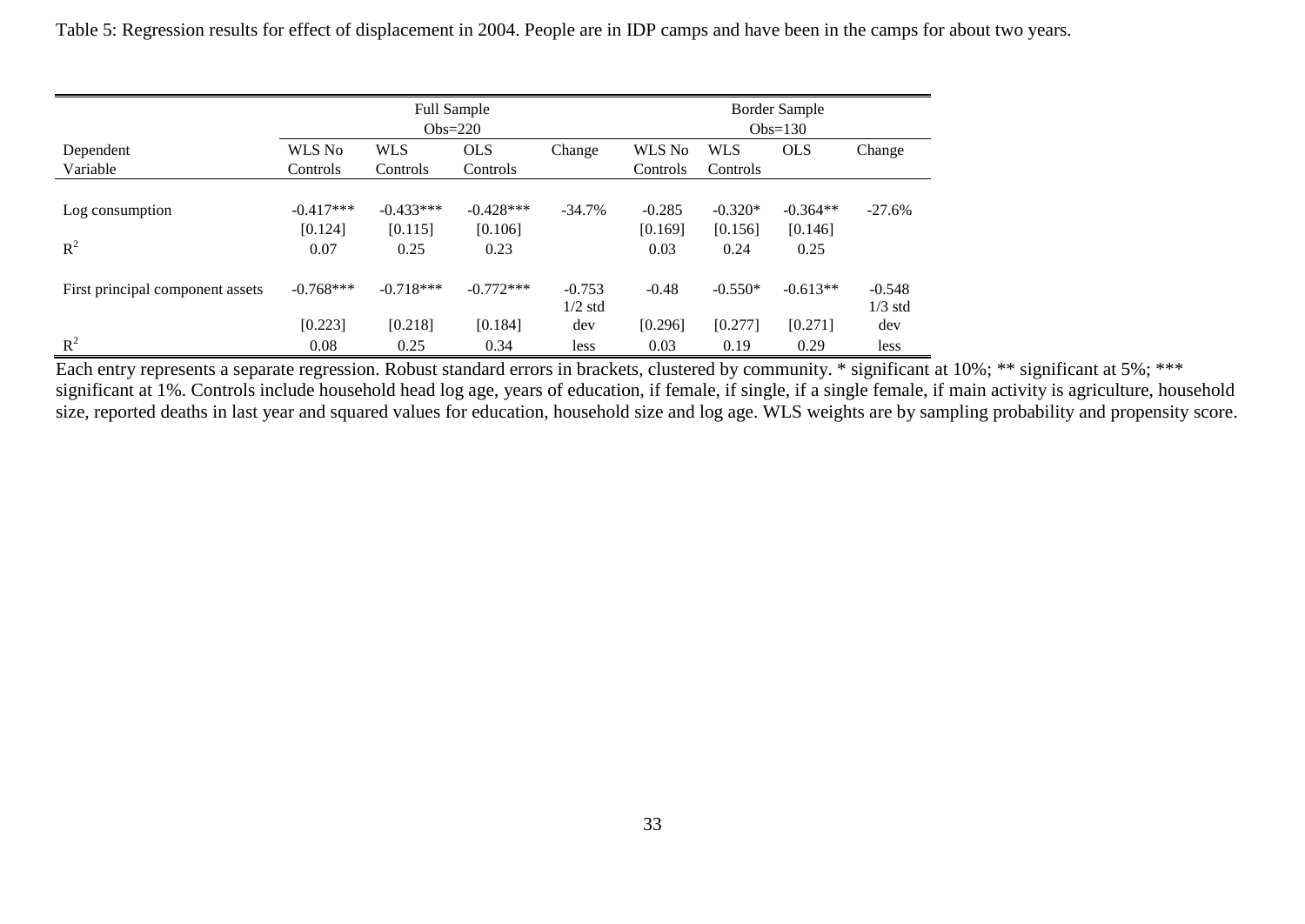|                                            | Full Sample<br>$Obs=186$ |            |            |               | <b>Border Sample</b><br>$Obs=116$ |            |                 |               |
|--------------------------------------------|--------------------------|------------|------------|---------------|-----------------------------------|------------|-----------------|---------------|
| Dependent                                  | <b>WLS No</b>            | <b>WLS</b> | <b>OLS</b> | Change        | <b>WLS No</b>                     | <b>WLS</b> | <b>OLS</b>      | Change        |
| Variable                                   | Controls                 | Controls   | Controls   |               | Controls                          | Controls   |                 |               |
|                                            |                          |            |            |               |                                   |            |                 |               |
| Change in consumption                      | 0.085                    | 0.041      | 0.02       | 4.9%          | 0.089                             | 0.005      | $-0.013$        | 2.7%          |
|                                            | [0.115]                  | [0.149]    | [0.141]    |               | [0.149]                           | [0.181]    | [0.175]         |               |
| $R^2$                                      | $\overline{0}$           | 0.17       | 0.19       |               | $\boldsymbol{0}$                  | 0.21       | 0.23            |               |
|                                            | $-0.317***$              | $-0.233**$ | $-0.228**$ | $-22.8%$      | $-0.207$                          | $-0.232*$  | $-0.218*$       |               |
| Log consumption                            | [0.098]                  | [0.105]    | [0.107]    |               | [0.122]                           | [0.124]    |                 | $-19.7%$      |
| $R^2$                                      | 0.04                     | 0.32       | 0.31       |               | 0.02                              | 0.38       | [0.129]<br>0.37 |               |
|                                            |                          |            |            |               |                                   |            |                 |               |
| First principal component assets           | $-0.537***$              | $-0.21$    | $-0.22$    | $-0.322$      | $-0.299$                          | $-0.164$   | $-0.172$        | $-0.212$      |
|                                            | [0.191]                  | [0.191]    | [0.200]    | $1/5$ std dev | [0.228]                           | [0.216]    | [0.263]         | $1/7$ std dev |
| $R^2$                                      | 0.03                     | 0.35       | 0.35       | Less          | 0.01                              | 0.38       | 0.38            | less          |
| Household years of education               | $-0.313$                 | $-0.11$    | $-0.103$   | $-0.175$      | $-0.092$                          | $-0.094$   | $-0.071$        | $-0.086$      |
|                                            | [0.247]                  | [0.276]    | [0.257]    |               | [0.223]                           | [0.312]    | [0.318]         |               |
| $R^2$                                      | 0.01                     | 0.41       | 0.4        |               | $\boldsymbol{0}$                  | 0.41       | 0.39            |               |
|                                            |                          |            |            |               |                                   |            |                 |               |
| Household days eating protein              | $-1.222$                 | $-1.131$   | $-1.160**$ | $-1.171$      | $-0.947$                          | $-0.829$   | $-0.82$         | $-0.865$      |
|                                            | [0.861]                  | [0.761]    | [0.517]    |               | [1.001]                           | [0.782]    | [0.625]         |               |
| $R^2$                                      | 0.04                     | 0.08       | 0.09       |               | 0.02                              | 0.1        | 0.1             |               |
| Household importance of remittances        | 0.033                    | 0.035      | 0.046      | 0.038         | 0.067                             | 0.049      | 0.058           | 0.058         |
|                                            | [0.034]                  | [0.036]    | [0.041]    |               | [0.045]                           | [0.044]    | [0.057]         |               |
| $R^2$                                      | $\boldsymbol{0}$         | 0.08       | 0.1        |               | 0.01                              | 0.18       | 0.19            |               |
|                                            |                          |            |            |               |                                   |            |                 |               |
| Number of household members in agriculture | $-0.158$                 | $-0.272*$  | $-0.269$   | $-0.233$      | $-0.017$                          | $-0.125$   | $-0.133$        | $-0.092$      |
|                                            | [0.176]                  | [0.156]    | [0.166]    |               | [0.192]                           | [0.146]    | [0.198]         |               |
| $R^2$                                      | 0.01                     | 0.16       | 0.16       |               | $\boldsymbol{0}$                  | 0.18       | 0.19            |               |

Table 6: Regression results for effect of displacement in 2008. People are back in their homes and have been in their homes for about two years.

Each entry represents a separate regression. Robust standard errors in brackets, clustered by community. \* significant at 10%; \*\* significant at 5%; \*\*\* significant at 1%. Controls include household head log age, years of education, if female, if single, if a single female, if main activity is agriculture, household size, reported deaths in last year and squared values for education, household size and log age. WLS weights are by sampling probability and propensity score.